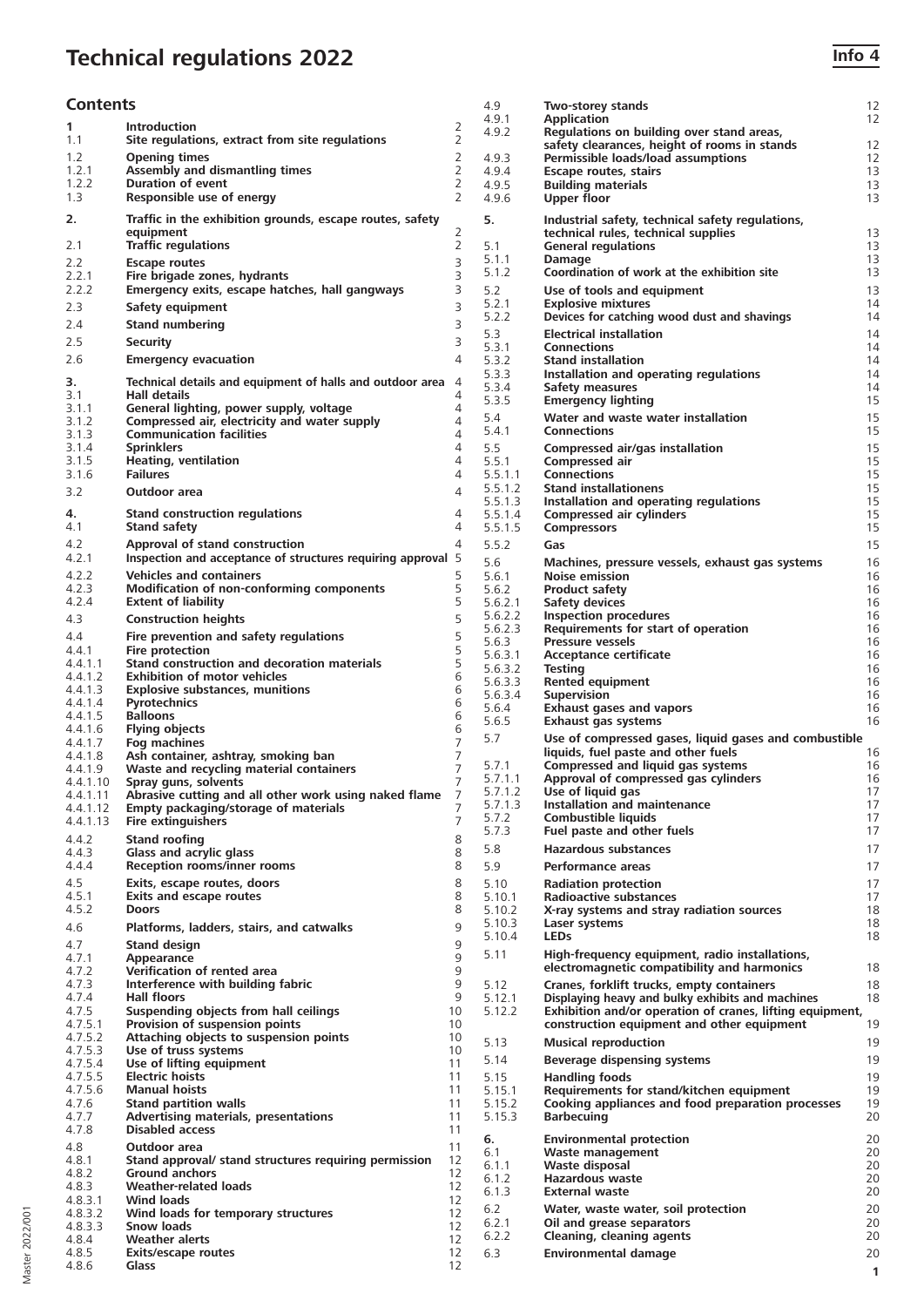# **1. Introduction**

NürnbergMesse GmbH, hereinafter known as NürnbergMesse, has drawn up regulations for its events with the aim of providing all exhibitors/organizers with optimum facilities for presenting their exhibits and approaching their visitors and potential customers. These regulations are mandatory for all exhibitors, engaged subcontractors and organizers. In the interest of our exhibitors and visitors, these regulations also include safety regulations, which are intended to ensure the highest degree of safety for the technical and design aspects of events. The building regulations, fire prevention regulations and other safety regulations have been agreed with the responsible departments of the Nuremberg authorities. NürnbergMesse reserves the right to check for compliance with these regulations. Compliance with the applicable statutory regulations is also compulsory.

Wherever the term **"Stand Construction"** is used in the Technical Regulations in line with accepted linguistic usage, it does not refer to a structure as defined by the German Building Code. In legal terms, an exhibition stand/stand construction in the exhibition halls is an "installation" in a place of assembly.

The organization of an event/operation of an exhibition stand may be prohibited in the interest of all participants if any defects found have not been cleared by the start of the event. The right is reserved to impose further requirements regarding safety and stand construction if necessary.

In the remainder of the Technical Regulations, the term "hall" may be used for comparable buildings such as Congress Centres (NCC Mitte, NCC West, NCC Ost), entrance areas, and also corridors between halls.

The order forms for services are usually sent with the confirmation of admission and must be completed and returned by the specified deadline, as NürnbergMesse cannot accept responsibility for correct and timely execution of orders received late.

NürnbergMesse also reserves the right to impose a surcharge on the price of orders received late, in accordance with details given in the Online ExhibitorShop (OES). If applicable, exhibitors may be sent additional circulars with information concerning the preparation and organization of the event. These Technical Regulations have been coordinated between the following exhibition companies and are published in a standard layout:

Deutsche Messe AG, Hanover Koelnmesse GmbH Leipziger Messe GmbH Messe Berlin GmbH Messe Düsseldorf GmbH Messe Frankfurt Venue GmbH Messe München GmbH NürnbergMesse GmbH Landesmesse Stuttgart GmbH

Building law in Germany is governed by the law of the individual states. The respective implementation regulations may therefore vary for this reason and because of the different building situation that exists at the various other venues. NürnbergMesse also reserves the right to make changes. The German text is legally binding.

# 1.1 **Site regulations, extract from site regulations**

NürnbergMesse possesses the sole domiciliary rights to the rented object and site, provided the renter is not entitled to these rights by act of law. The justified interests of the renter shall be taken into account when exercising domiciliary rights.

- 1. The domiciliary rights with respect to the renter and all third parties shall be exercised by personnel appointed by NürnbergMesse, whose instructions must be complied with and who are to be granted access to the rented object at all times
- 2. In the event of contravention of the site regulations or disruptive behavior, NürnbergMesse has the right to expel the persons concerned from the exhibition grounds and from its own car parks, withdraw their entrance tickets without compensation and have their vehicles towed away at the owner's cost and risk.
- 3. NürnbergMesse has the right to check the storage compartments of vehicles and receptacles carried by persons, if required.
- 4. In case of theft of exhibits, the relevant person will be expelled from the site and the police informed. NürnbergMesse reserves the right to exercise its right to detain the relevant person on the exhibition grounds until the person's identity is established by the police.
- 5. Visitors to the event must leave the exhibition grounds at the end of the daily event times.

6. Compliance with instructions issued by the event director, event equipment director and security manager appointed by NürnbergMesse is compulsory. The same applies to instructions issued by the security authorities, such as the fire brigade and public order office.

#### **Exhibition emergency number (Security Control Unit):**  - **7000 (internal; short dial on hall telephones)**

#### - **0911 / 8606 7000**

Please observe the currently valid version of the site regulations. They are mandatory for the entire premises of NürnbergMesse. They can be inspected at the on-site postings or at https://www.nuernbergmesse.de/en/guidelines.

1.2 **Opening times**

# 1.2.1 **Assembly and dismantling times**

Assembly and dismantling times vary by exhibition and will be announced in advance.

For reasons of general security in the exhibition grounds, the halls and the exhibition grounds in general remain closed outside these times.

The exhibitor must completely remove all stand construction materials, all exhibition pieces and objects and also all its other exhibition goods by the end of the dismantling time announced for every event and restore the original condition of the exhibition space. NürnbergMesse is entitled to have any exhibition goods remaining in the stands, gangways, foyers, or loading yards after the end of the dismantling time removed and stored by the responsible forwarders (ServicePartner) at the expense and risk of the exhibitors or disposed of at its expense.

#### 1.2.2 **Duration of event**

For the duration of an event, the halls are open one hour prior to the official opening time and one hour after the official closing time, unless other times are published for specific events (Info 1). Exhibitors who for justified reasons need to work on their stands outside these times require special written permission from NürnbergMesse.

# 1.3 **Responsible use of energy**

Energy efficiency is a core value of NürnbergMesse. It is our declared objective to be at the forefront of European trade fair companies in respect of energy efficiency. This is why we are committed to making all necessary resources available to achieve this goal. Our energy efficiency programmes have to be characterized by a holistic approach involving ongoing improvement, technical development and efficiency of resources. We are continuously reviewing, evaluating and if necessary improving our energy management. We undertake to adhere to all applicable statutory requirements. In addition, we are committed to preventing waste of energy wherever it occurs and at all times and to using the latest environmental, safety and energy-saving technology that is economically feasible. What can the exhibitor do to help?

- Switch off the stand lighting if there is sufficient daylight or lighting in the exhibition hall.
- When leaving the stand in the evening make sure to switch off the lights.
- Switch off printers, copiers and computers and do not leave them in standby mode.
- Use energy-saving LED lamps and energy-saving equipment and appliances (e.g. fridge with energy efficiency rating A+++)
- Whenever possible, re-close hall doors and gates, or keep them closed (even in summer to save cooling energy).

#### **2. Traffic in the exhibition grounds, escape routes, safety equipment**

# 2.1 **Traffic regulations**

To ensure the smooth flow of traffic during the assembly and dismantling times and the event itself, the rules concerning the regulation and direction of traffic and any instructions issued by security personnel are to be strictly observed. The provisions of the German Road Traffic Act apply accordingly throughout the exhibition grounds and on all car parks owned by NürnbergMesse. The speed limit within the exhibition grounds is 20 km/h. Vehicle access to the service areas between the halls is not permitted outside the straight lanes, as these areas have basements.

Blocked areas and roads may not be driven on and the greatest possible consideration must be given to pedestrians.

Unlawfully parked vehicles, trailers, containers, boxes and empty receptacles of any kind will be removed at the owner's expense and risk.

The relevant information must be heeded:

**2**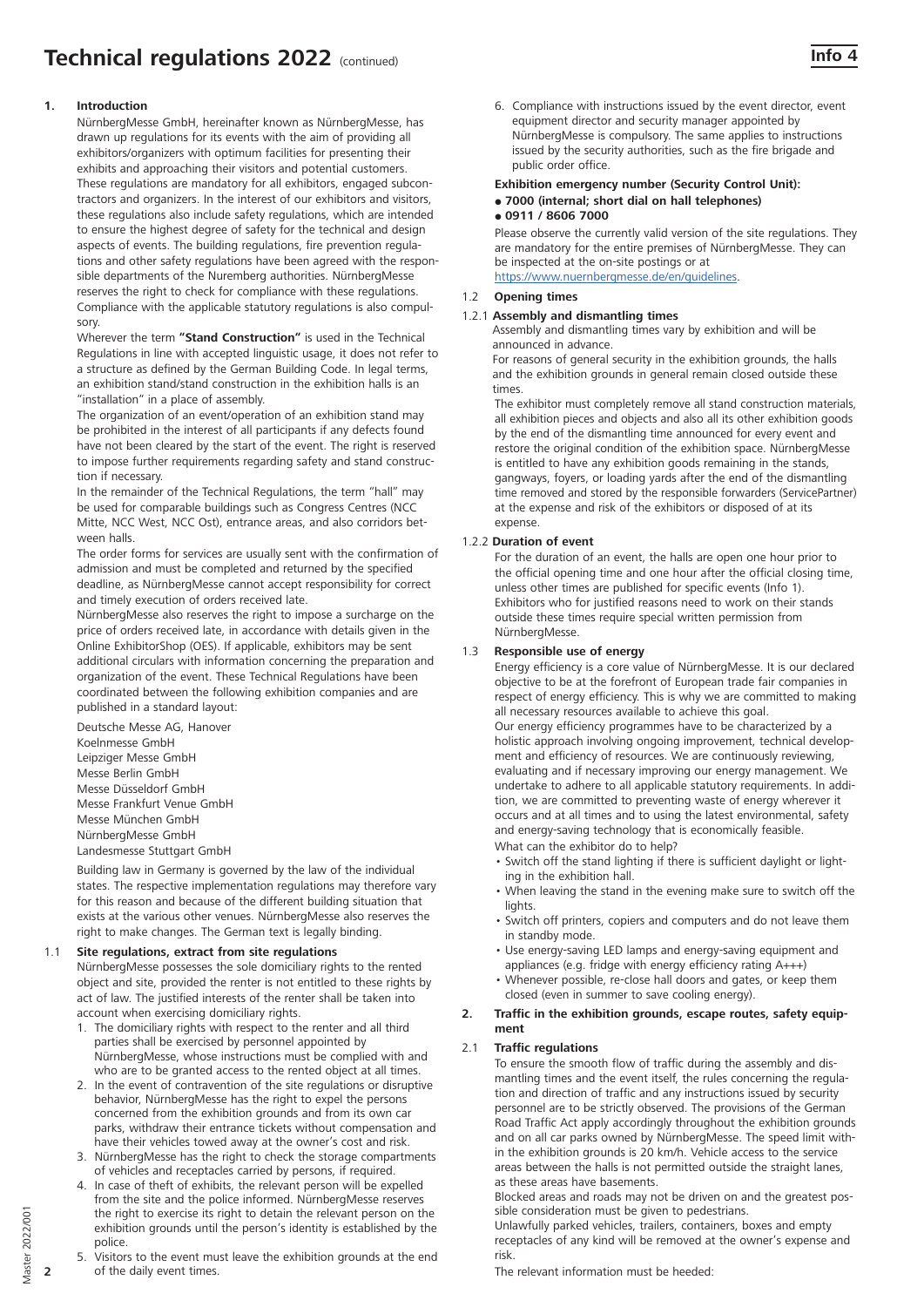Parking in the immediate vicinity of the halls and especially in the loading yards and in front of the exits is prohibited for all types of vehicles for the duration of the event. During the assembly and dismantling periods, vehicles may only stop for loading and unloading at the designated parking spots. To prevent possible hindrance to the fire service, vehicles are to be removed immediately on completion of this work and can be parked on the designated parking areas during assembly and dismantling. Vehicle access to the loading yards during assembly and dismantling is only possible on payment of a deposit of EUR 100 (exception: trucks of 7.5 t or more during dismantling). The deposit will be refunded if the vehicle leaves the loading yard within the time limits stated below.

The parking or entry permit must be completely filled out and mounted behind the windshield of the corresponding vehicle in a way that is clearly visible.

# 2. **Time limits during assembly:**

1 hour for loading and unloading cars and vehicles up to 2.8 t. 2 hours for loading and unloading vehicles over 2.8 t.

#### 3. **Time limits during dismantling:**

Vehicle access to the loading yards on the last day of the event is not possible from 13:00 until approx. 1 hour after the end of the exhibition due to delivery of empty containers by the exhibition forwarding agents. Access is possible:

- 1 hour after the end of the exhibition for cars and vehicles up to 2.8 t.
- 2 hours after the end of the exhibition for vehicles of 2.8 t to 7.5 t.
- 3 hours after the end of the exhibition for vehicles of more than 7.5 t.

### 4. **Length of stay:**

- 1 hour for loading and unloading cars and vehicles up to 2.8 t.
- 2 hours for loading and unloading vehicles from 2.8 t to 7.5 t. • 3 hours (extension possible) for loading and unloading vehicles
- of more than 7.5 t. **The stated access times may vary depending on the event and are notified at the entrance gates or by the exhibition**

#### **management. Vehicles may not enter the halls during assembly and dismantling.** Any exceptions to this rule must be agreed with NürnbergMesse beforehand and are subject to approval. Vehicles may only be moved in the halls at walking speed (maximum 6 km/h). **Electric mini-vehicles** (e.g. e-rollers, e-scooters, Segways, etc.) may not be operated in the halls. When used on the premises of NürnbergMesse, such vehicles must meet all requirements for use on public roads. This includes, for example, a general operating

license/individual operating permit, valid insurance protection, and a number plate/insurance plate. Our ServicePartners may be permitted to be in the halls at times

outside of the general assembly and dismantling times.

# 2.2 **Escape routes**

# 2.2.1 **Fire brigade zones, hydrants**

Essential fire brigade access routes and unrestricted movement zones marked by no stopping signs must be kept free at all times. Vehicles and objects parked on rescue routes and safety zones may be removed at the owner's cost and risk.

The marked fire-fighting equipment in the halls and outside area are not to be obstructed, obscured or made inaccessible. Hydrants are not to be used for filling purposes (e.g. containers, basins etc.).

# 2.2.2 **Emergency exits, escape hatches, hall gangways**

The escape and emergency routes are to be kept free at all times (see 2.6). Any doors located in escape and emergency routes must be easy to open from the inside over their full width. Escape and emergency routes, exit doors and emergency hatches and their identification markings must not be obstructed, built over, blocked, covered by hangings or rendered unrecognizable.

At no time may the escape and emergency routes in the halls be restricted by objects placed in or projecting into them.

In the event of contravention, NürmbergMesse reserves the right to remedy the problem at the expense and risk of those responsible for the infringement.

Materials required for stand construction or exhibits delivered for

immediate display in the stand space may be placed in the periphery of the hall gangway for a short time during the assembly and dismantling phases, provided the gangway widths required for safety reasons are still maintained and logistical interests are sufficiently taken into account.

This requirement is regarded as fulfilled if the materials or exhibits are placed in a strip of maximum 0.90 m along the edge of the stand facing the hall gangway. Irrespective of the width of the hall gangway and the goods placed in the gangway, a minimum width of 1.20 m must be kept free for access. The areas in front of emergency exits and the junction areas of the hall gangways are to be kept clear of obstructions over their full width at all times. The hall gangways must not be used to set up assembly areas or machinery (e.g. woodworking machinery, workbenches etc.). NürnbergMesse may request immediate clearance of the hall gangway for reasons of logistics. Instructions given by the security service must be followed.

#### 2.3 **Safety equipment**

Sprinklers, push-button fire alarms, fire extinguishing equipment, above-ground, underground or wall hydrants, smoke alarms, fire doors and self-closing doors and gates and other safety equipment, their markings and the green emergency exit signs must be accessible and visible at all times and must not be obstructed or made inaccessible.

#### 2.4 **Stand numbering**

All stands will be marked with uniform stand numbers by the organizer if technically possible.

The stand numbers must be clearly visible and left on the stand during the entire time of the exhibition and may not be removed.

#### 2.5 **Security**

The general supervision of the halls and outdoor area for the duration of the exhibition is provided by NürnbergMesse. General supervision is also provided during assembly and dismantling times. NürnbergMesse is authorized to carry out the necessary control and security measures.

If a stand security guard is required, this must be ordered by the exhibitor himself using the Online ExhibitorShop (OES). Stand guards may only be provided by the security company appointed by NürnbergMesse.

#### **Prevention of theft:**

Incidences of theft in the Exhibition Center Nuremberg are comparatively rare. A continuing need to promote theft prevention measures is necessary to maintain this good reputation. This is achieved by NürnbergMesse through security control and guarding measures. These do not, however, apply to individual stands. Access to the halls during assembly and dismantling times is only permitted on display of special passes.

Security staff will randomly check the authorization of persons involved in assembly and dismantling. Therefore, you should issue a certificate indicating the stand that the team is supposed to assemble or dismantle to the person responsible for the assembly and dismantling of your stand.

Please support our efforts by observing the following instructions:

#### - **Assembly:**

Your stand should not be left unsupervised after exhibits have been delivered following stand assembly. Although halls are locked and guarded on completion of assembly, an additional stand guard is generally recommended, also for the nights during the event. You should certainly lock away valuable goods at night. Safes and lockable display cases can be rented from the ServicePartners. Your stand cubicle can also be supplied with a lockable door (to be ordered on the relevant forms).

#### - **Dismantling:**

Do not leave your stand until valuable exhibits have been loaded or handed over to the forwarding agent. Should this not be possible for special reasons, please order a stand guard for the time between the end of the event and the start of dismantling your stand.

- **Opening times:** 

Most thefts occur during opening times. Never leave your stand unattended, not even during the lunch period. Personal articles should be locked away. Especially exhibits liable to theft should be secured, e.g. with thin chains, nylon threads or presented in lockable display cases.

The exhibition management and Exhibitor Service will be pleased to advise on theft prevention matters. NürnbergMesse reserves the right to impose special theft prevention conditions on individual exhibitors. Please also check your insurance against theft. We recommend taking out an exhibition insurance policy.

NürnbergMesse appreciates your cooperation.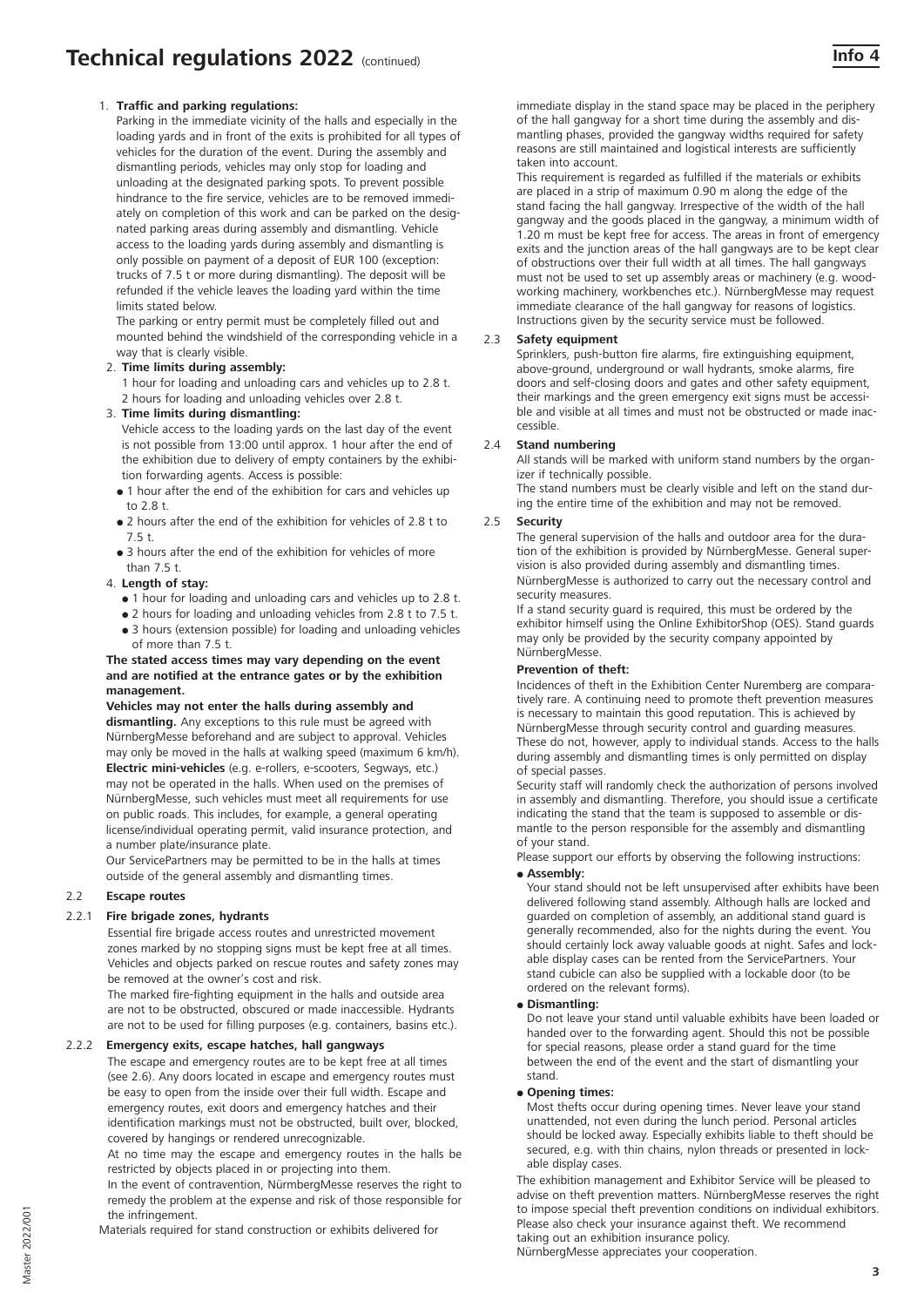# 2.6 **Emergency evacuation**

NürnbergMesse or the responsible authorities may order the closure and evacuation of rooms or buildings for safety reasons. Persons present in these rooms or buildings must comply with this request (possibly by means of a speech announcement or the use of designated evaluation helpers) and evacuate the rooms or buildings via the marked emergency exits. Exhibitors must inform their staff of this procedure or if applicable draw up their own evacuation plans and display these on their stand. In this case, the closure of outdoor stand structures must be ordered and organized. Every exhibitor must see to it that its stand area/event area is evacuated immediately upon request.

#### **3. Technical details and equipment of halls and outdoor area**

#### 3.1 **Hall details**

Due to the different halls, this information is presented separately (see Instruction Sheet i4.1 "Technical data of halls", and the permissible point loads).

#### 3.1.1 **General lighting, power supply, voltage**

The general lighting during the event in the halls is at least 300 lux measured 1 m above the hall floor.

During assembly and dismantling, the exhibitor/stand builder must ensure an adequate level of light in the stand area.

Available power supply and voltage on the exhibition grounds:

- Electrical system: TN-S
- Single-phase alternating current 230 Volt/50 Hz
- Three-phase alternating current 400 Volt/50 Hz

Connections up to 63 Amp are protected by Residual Current Devices (RCD).

Tolerances to DIN EN 50160.

#### 3.1.2 **Compressed air, electricity and water supply**

In halls 1 – 12, 3A, 3C, 4A and 7A, compressed air, electricity and water for stands are usually supplied from the service ducts or shafts in the hall floor.

In halls with supports in the exhibition area (halls 3, 10.0, 10.1, 11, 12), electricity can be supplied additionally from the terminal boxes located in the hall supports.

#### 3.1.3 **Communication facilities**

Telephone, fax, data and antenna connections to the stands in all halls are supplied from the service ducts or shafts in the hall floor and must be ordered from the responsible ServicePartner (for further guidelines and conditions see Telecommunications in the Online ExhibitorShop (OES). Exhibitors may only set up a **WLAN/WiFi network** if this has been expressly approved in writing by the Exhibitor Service Department (for further guidelines and conditions see Telecommunications in the Online ExhibitorShop (OES). As a general rule, the installation of **beacons** on the exhibitor's own stand area must be notified to and approved by Exhibitor Service in writing (connectivity.services@nuernbergmesse.de). The transmission power must be reduced to the level that the played campaigns are only available in the stand area. NürnbergMesse reserves the right to have the beacons de-installed if they cause interference with other services such as WLAN/WiFi or if the beacons are installed outside of your stand area or other requirements indicated in the Technical Regulations have not been met. The perpetrator will bear the costs of deinstallation.

#### 3.1.4 **Sprinklers**

With the **exception** of halls **4A** and **7A**, halls 1 – 12 and 3A and 3C are equipped with sprinkler systems. These must have a safety clearance > 1.00 m at the top edge of the stand, exhibits or decorations for fire prevention and insurance reasons. **The minimum safety clearance** in closed rooms (e.g. conference rooms) **is 0.90 m**. No heat generators may be placed in close proximity to sprinkler nozzles because the sprinkler nozzles usually open at a temperature of around 68°C and automatically release extinguishing water. This must also be taken into consideration when **strongly focusing and heat-generating light sources** are used!

#### 3.1.5 **Heating, ventilation**

The halls are equipped with ventilation systems and heaters. Heating, ventilation and cooling are provided as needed during the event This may sometimes lead to stronger air flows at the exhibition stand.

#### 3.1.6 **Failures**

Any failures in technical supplies are to be notified to the exhibition team without delay. NürnbergMesse shall not be liable for any losses or damage caused by such failures and due to ordinary negligence.

#### 3.2 **Outdoor area**

The outdoor area of NürnbergMesse consists of paved or asphalted traffic areas and uneven, mostly non-compacted ballast lawn areas or grown lawn areas.

During event opening times, the outdoor area is illuminated by general road and path lighting after dark. The necessary service connections are available at irregular intervals.

Please pay attention to **Item 4.8 Outdoor area** when making your plans.

Generally, excavations and ground anchoring (e.g. ground stakes) are not admissible outdoors.

If you do not comply with these stipulations you will generally be responsible for all loss and consequences in the event of damage to piping and cables (even if you have received a special approval from NürnbergMesse). All material brought to the outdoor area must be removed and the area restored to its original state.

#### **4. Stand construction regulations**

#### 4.1 **Stand safety**

Stands, including all equipment, exhibits and advertising media, are to be constructed with such stability as to pose no danger to public safety and order, especially to life and health.

The exhibitor is responsible for the structural stability of all structures and exhibits and must provide proof of this if necessary. This also applies during assembly and dismantling.

Any threats to adjacent escape routes or stand areas must be ruled out by means of appropriate advance planning and the careful performance of work on site.

The load-bearing capacity of all components and materials must be assured. The overall stability must be assured by means of sufficiently stable materials and frictional connections. Pressed wood materials such as chipboard or fibreboard according to DIN EN 312-1 (P1, P2 and P3) may not be used for structurally supporting stand constructions.

Standing construction elements or special constructions (e.g. freestanding walls, tall exhibits, tall decorative elements, LED walls) that may tip over must be loaded with a minimum **horizontal equiva-**

# **lent distributed load of**  $q_h$ **:**<br>  $\bullet$   $q_u = 0.125$  kN/m<sup>2</sup> (0 < h < 4.0 m)  $\bullet$  q<sub>h1</sub> = 0.125 kN/m<sup>2</sup> (0 < h < 4.0 m)

# •  $q_{h2} = 0.063$  kN/m<sup>2</sup> (h > 4.0 m)

The reference area here is the respective face area. The certificates issued for this purpose (verifiable structural analyses) are to be submitted at the request of NürnbergMesse.

In justified cases, NürnbergMesse reserves the right to have the stand safety checked on site by a structural engineer at extra cost. Stabilizing against neighboring stands or existing structures is not permissible.

Stabilization by means of suspensions from the hall ceiling is also not permissible.

#### 4.2 **Approval of stand construction**

Assuming that the technical regulations of the respective event (see Info 1) have been observed in the design and construction of the stand, it is not necessary to submit drawings for review and approval in the case of single-storey stands. NürnbergMesse is prepared to check the stand construction drawings submitted if requested by the exhibitor. Alternatively, NürnbergMesse reserves the right to refer you to a check list allowing you to check the design and execution of your stand. Furthermore, all other stand structures, mobile stands, special structures, etc. are subject to approval. See 4.2.1 and 4.2.3.

For technical approvals at NürnbergMesse please contact: Exhibition Technology Department

#### eventtechnology@nuernbergmesse.de

#### **Time periods for technical approvals:**

Especially in the case of complicated approval processes, e.g. including additional official approval or inspections, please allow a processing time of up to 42 days after the complete documentation has been submitted to NürnbergMesse Processing within 14 days is only possible in exceptional cases providing we have the **complete** documentation and there is little complexity involved. The period specified applies to the issue of the approval and does not represent the event date. In the following paragraphs we use the phrase "by the specified deadline".

Please submit all documents for checking and approval in electronic form only (.pdf).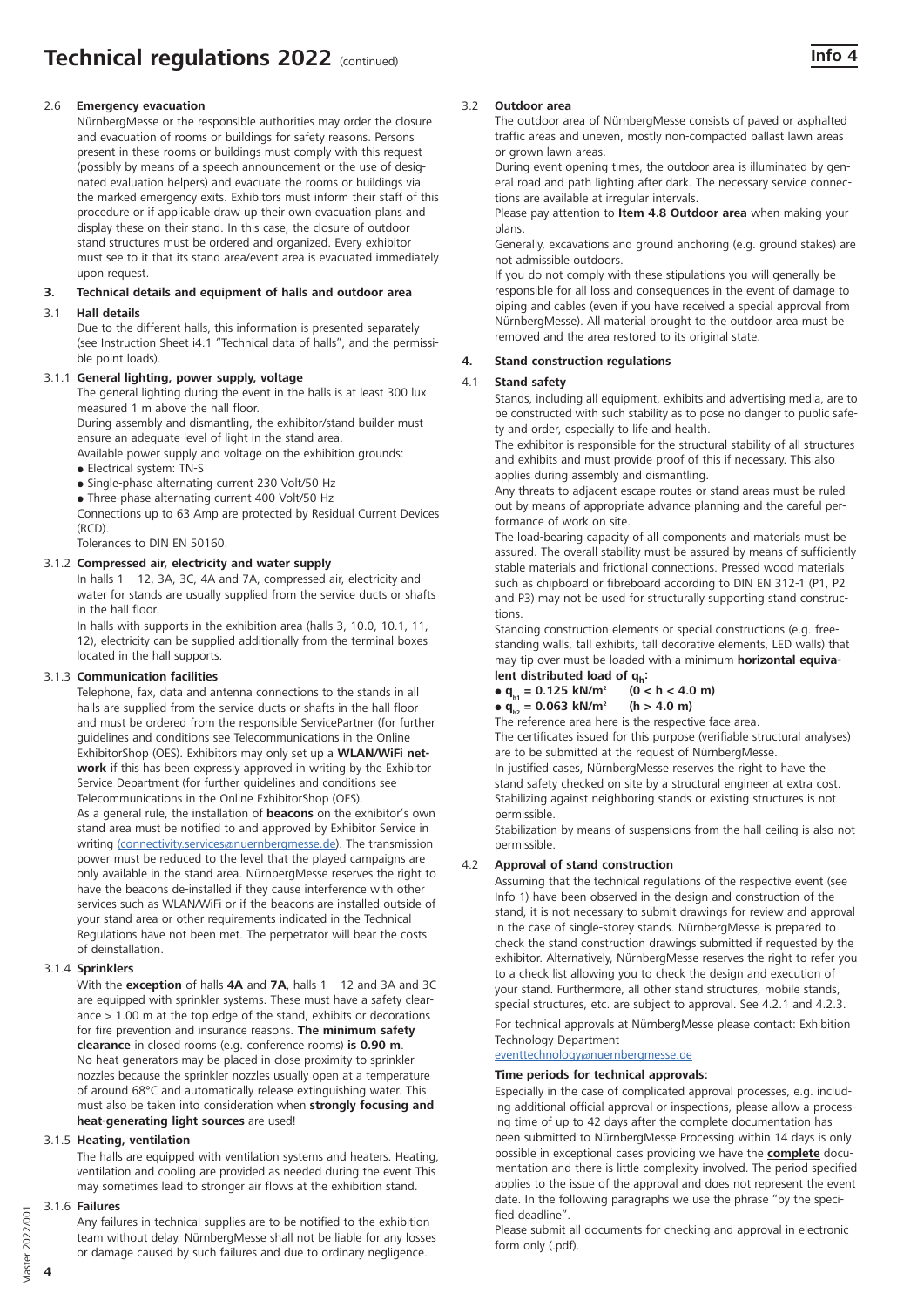# **Definition of "technical approval":**

Even if the technical approval has been given by NürnbergMesse, **this does not exempt** you in principle from adhering to the Technical Regulations, unless a departure from the Technical Regulations was specifically part of the technical approval.

#### 4.2.1 **Inspection and acceptance of structures requiring approval**  Dimensioned stand plans to a scale of not less than 1:100 with layout plans, views and if necessary seating plans must be submitted to NürnbergMesse for approval by the specified deadline (see 4.2). The stand construction is not permitted until the plans have been

stamped as authorized.

- For approval of:
- multi-storey stand structures
- outdoor buildings (e.g. temporary structures). Please note Item 4.8 Outdoor area.
- special constructions (show trucks, promotional vehicles, promotional trailers, climbing walls, carnival rides, containers, moving parts, etc.)
- cinemas or lecture rooms larger than 100  $m<sup>2</sup>$
- performance/stage area
- podium areas and walkable structures from a height of 0.20 m
- LED walls/video walls and their substructures or rigging materials

The following documents must be submitted in German in electronic form (pdf) by the specified deadline (see 4.2):

- a) Audited or auditable structural analysis to German standards
- b) Building specification with details of materials to be used (including certificates, where applicable)
- c) Stand construction drawings in a scale of 1:100 (floor plans, views, sections), construction details in a larger scale
- d) Escape route plan with evidence of lengths and widths of emergency routes
- e) Items a), b) and c) are not required if a valid site inspection log/type test is submitted.
- f) Seating plans, if applicable escape and emergency route plan (cinema and lecture rooms)

In the case of LED walls/video walls items d) and e) do not apply The cost of the approval procedure will be charged to the exhibitor/stand construction company.

# 4.2.2 **Vehicles and containers**

Vehicles and containers used as exhibition stands in the halls and throughout the exhibition grounds and car parks must be registered and require written approval.

When installing vehicles, containers and tents etc. within the halls, it may be necessary depending on their purpose, condition and location, to equip them with safety lighting, a sprinkler system, smoke/differential heat detectors (connected to the NürnbergMesse fire alarm system) or fire extinguishers. More detailed information is available in 4.4.2.

Show and stage trucks in the outdoor area with extendable or sub-mountable trailer parts, extensions or stage elements also fall within the scope of application of the so-called "temporary structures" and must be additionally notified to the relevant authority and checked by it.

# 4.2.3 **Modification of non-conforming components**

Stand structures that are not approved and/or do not conform to the technical regulations or the law must be modified or removed by the exhibitor/stand builder if necessary.

If this is not done within the specified deadline, NürnbergMesse is entitled to have the changes made at the expense and risk of the exhibitor. For good cause, especially in the event of serious safety deficiencies, the partial or complete closure of a stand may be ordered. As part of its legal obligation to ensure public safety, NürnbergMesse is entitled at all times to perform necessary safety measures and charge the resulting costs to the perpetrator/exhibitor.

#### 4.2.4 **Extent of liability**

Insofar as the exhibitor or the stand builder contracted by it does not observe the foregoing stand construction regulations, it shall be liable for all damage resulting from the infringement of the stand construction regulations.

In addition, the exhibitor or the stand builder contracted by it shall indemnify NürnbergMesse for all third-party claims asserted by reason of the infringement of the foregoing stand construction regulations.

No claims for damages whatsoever may be asserted against NürnbergMesse or its subcontractors due to the loss, damage or impairment of the submitted designs, models or other documents as a result of negligent action or omission, irrespective of the legal basis for such claims.

# 4.3 **Construction heights**

The construction heights for specific events are shown in the application documents and in Info 1.

Installations and structures must not impair the functioning of the sprinkler system. Information on the necessary safety distances can be found in Item **3.1.4 Sprinkler system**.

# 4.4 **Fire prevention and safety regulations**

# 4.4.1 **Fire protection**

The halls are equipped with fire alarm and automatic fire extinguishing systems. If these fire protection systems are impeded due to stand structures, the release of gases, activities that generate fire, smoke and heat, appropriate mitigating measures are necessary and are to be agreed with NürnbergMesse beforehand (see 4.2).

Safety equipment such as fire extinguishers, fire alarms, fire hydrants and associated signage, as well as the emergency exit pictogrammes in the hall, must not be built over or otherwise obstructed or concealed.

The Nuremberg Public Affairs Office (Ordnungsamt) is responsible for events governed by the Trade Regulations. The technical acceptance of the event is carried out by a representative of the Nuremberg fire brigade, a representative of the Public Affairs Office and a representative of the operator (person responsible for event technology) and if necessary a representative of the organizer.

In all cases of doubt concerning fire prevention matters, exhibitors are recommended to contact the Exhibition Technology Department (see contact details in 4.2) beforehand.

The trade inspectorate and regulatory authorities, police, fire brigade, the event director, the security manager, or the event equipment director of NürnbergMesse and representatives of NürnbergMesse (Exhibition Technology Departement) and the organizer's representatives are entitled to issue instructions as part of safety regulations. Their representatives are to be granted access to the safety equipment and technical facilities at all times.

# 4.4.1.1 **Stand construction and decoration materials**

In general, no materials that are readily flammable, drip on burning or produce toxic gases, or other smoke-forming materials may be installed. This prohibition also includes **thermoplastics** e.g. rigid polystyrene foam (**PU foams, Styropor, Styrodur, EPS, XPS** etc.) and **PVC**. The materials listed here may also not be used in substructures, insulations or as fillers.

On a case-to-case basis, special requirements (like non-flammability) may be imposed on load-bearing structural parts for reasons of safety.

Structurally necessary and/or load-bearing fixings may only be made of non-flammable fixing materials. Decoration materials, embellishments, furnishings and also floor covering, banners and curtains must as a minimum meet the categories flame retardant (B1) and must not drip on burning, as per DIN 4102-1 with limited smoke development and/or as per EN 13501-1 as minimum Class  $B/C - s2$ , d0. A test certificate detailing the construction material class, fire, smoke and droplet-forming behaviours of the material used must be kept at the exhibition stand from the assembly period onwards. In addition, samples of the materials used must be kept on hand for a fire test on site.

In specific cases, decoration materials with a normal combustibility rating may be used in certain areas if the method of installation (e.g. display cabinets) provides adequate protection against catching fire.

Cuttings of trees and plants may only be used for decoration purposes in a green condition. Should they dry out during the event and become easily ignited (DIN 4102 B3), they must be removed. Trees should be free of branches up to approx. 0.50 m above floor level. The use of deciduous and coniferous trees is permitted only if they have moist, potted roots.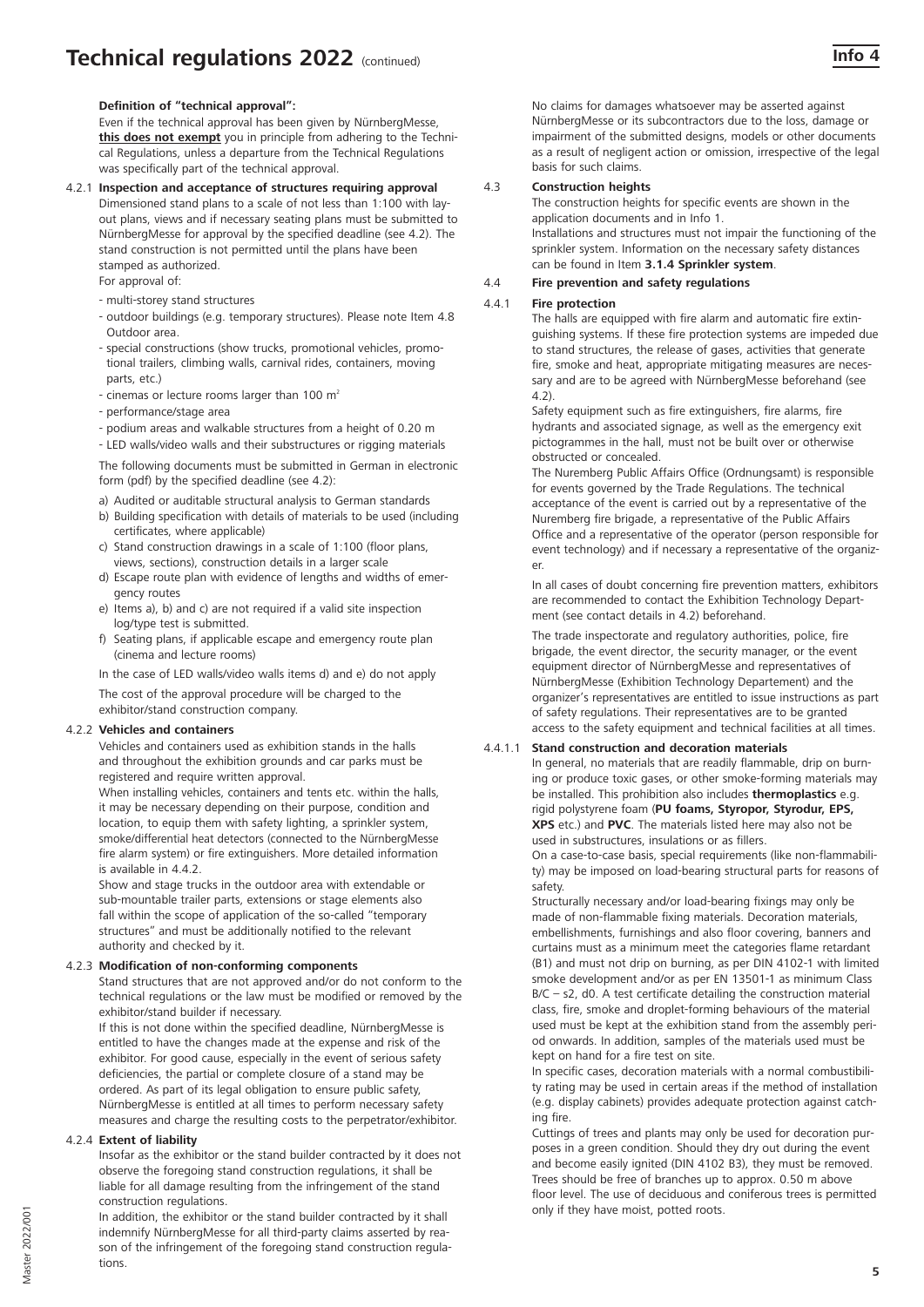**Natural materials with fibrous surfaces or surfaces containing resin or oil, such as palms, birch, bamboo, reeds, hay, straw, bark mulch, wood chips, turf or similar materials do not meet the above-mentioned requirements and are not permitted.**

Absorbent natural materials in natural fibers such as jute bags, woven and knitted fabrics or similar do not generally have "low flammability" and may only be used if treated with a suitable flame retardant impregnation.

Construction and decoration materials such as **wooden pallets, wooden boxes or baskets** whose design and surface properties represent a high fire load are generally not admissible. Any fire protection measures such as treating the surfaces and additional fire-proof coatings must be registered and agreed on beforehand with the Exhibition Technology Departement using **Form P2**. Further requirements for glass and acrylic glass materials are specified in 443

"Flame resistant" properties can be achieved retrospectively for some of these materials by treating them with an approved flame inhibiting agent. A certificate confirming that the material is flame resistant or that impregnation has been carried out in accordance with the regulations must be available for inspection on the stand at all times.

Flame-inhibiting impregnation of materials can be ordered from our ServicePartner Messebau Wörnlein GmbH or Messebau Mesomondo GmbH.

Flame-inhibiting impregnation:

**Messebau Wörnlein GmbH**

Messezentrum 1 90471 Nürnberg T +49 9 11 81 74 49-0 F +49 9 11 81 74 49-25 info@woernlein.de www.woernlein.de

# **Messebau Mesomondo GmbH**

Messezentrum 1 90471 Nürnberg T +49 9 11 40 08 35-0 F +49 9 11 40 08 35-29 info@mesomondo.de www.mesomondo.de

Liability can only be accepted for impregnation if the material to be impregnated is an absorbent natural fiber.

#### 4.4.1.2 **Exhibition of motor vehicles**

The exhibition of vehicles must be notified to NürnbergMesse (Exhibition Technology Department) using **Form P2**, stating the number and type of vehicles involved, and must be approved. For all vehicle types a sufficient number of suitable hand-held fire extinguishers (to EN 3) must be kept in readiness at the exhibition stand. NürnbergMesse GmbH reserves the right to take additional measures.

Unintended or wilful moving of vehicles (e.g. driving actions) in the stand area or in the hall gangway is not permitted during the event period and keyless systems (transmitters) must be kept out of range.

During the actual exhibition, vehicles must not be moved on the stand area or hall entrance. Vehicles must be externally prevented from rolling away on a statically suitable subsurface (hall floor, exhibitor floor, pedestal, etc.).

# **Vehicles with internal combustion engines**

The content of vehicle fuel tanks is to be reduced to the amount necessary for driving into and out of the hall (the low fuel warning lamp must be on); the tank cap is to be locked. Powering the vehicles via the starter battery is possible if it can be ensured that no dangerous gases will be produced (e.g. in the case of gel batteries if the contacts are shockproof and the starter motor is permanently isolated from the battery).

Further safety measures such as inertization of the fuel tank, disconnecting the battery and/or posting security guards may be necessary, depending on the event and the vehicle location (e.g. foyer areas, entrances, fire brigade access roads or assembly rooms).

Combustion engines may not be demonstrated in operation in the halls.

Fuels must not be stored at the stand. The refuelling of vehicles in the hall is prohibited.

#### **Vehicles with electric or hybrid motors**

In the case of hybrid vehicles the tank must also be largely empty and closed. In vehicles with electric motors, the drive batteries are to be disconnected from the transmission at the safety switch (main switch) or service connector in accordance with the manufacturer's instructions for the traction network. High-voltage batteries have to be disconnected and in a non-critical state.

If this is not possible, the vehicle must be disconnected from voltage in another safe way and protected against reconnection. This can be done by disconnecting the HV interlock line, for example. The exhibitor must be able to prove and explain the absence of voltage on location. In addition, technical data sheets for highvoltage batteries must be submitted.

Charging processes are not allowed in the exhibition halls.

#### **Vehicles with gas-powered engines**

In gas-powered vehicles, the pressure vessel must be empty as far as possible. Care should be taken to ensure that a low residual pressure of no more than 1/10 of the maximum tank pressure under normal operation remains in the vessel.

A minimum vessel pressure of 5 bar must be ensured and demonstrated by means of a functional pressure indicator. Please also take note of Item 5.7.

#### **Vehicles with fuel cells or alternative drives**

Vehicles with fuel cells or other types of drive are considered separately.

However, it should generally be noted that the tank content must be reduced to the amount necessary to drive in and out (the reserve light on the tank display must be on).

#### 4.4.1.3 **Explosive substances, munitions**

Explosive substances are governed by the German Explosives Act, as amended, and may not to be exhibited at trade fairs and exhibitions. This also applies to munitions as defined in the German Firearms Act and to pyrotechnic objects.

#### 4.4.1.4 **Pyrotechnics**

Pyrotechnic demonstrations require the approval of NürnbergMesse (Exhibition Technology Departement, contact details in 4.2). NürnbergMesse is under no obligation to grant its approval. If pyrotechnic effects are to be used on the NürnbergMesse grounds, the exhibitor/organizer must obtain approval from the responsible Public Order Office, the Trade Inspectorate and the Nuremberg fire brigade not later than 28 days before the actual date of the event. A copy of the approved application is to be submitted to NürnbergMesse by not later than 14 days before the start of the event. The license for the articles is shown on the respective packing unit. Instructions must also be printed on the package in German. Pyrotechnic objects without a certificate of conformity or fireworks of Categories II, III or IV are not approved. Pyrotechnic objects may only be used when they have a **CE label and a registration number**. The previous BAM approval symbol lost its validity on 3 July 2017.

Proof of the holder of the license and certificate of competence is to be submitted to NürnbergMesse (see Instruction Sheet i4.5 "Pyrotechnic displays/activities involving fire hazards").

#### 4.4.1.5 **Balloons**

The use of balloons filled with safe inert gas in the halls and outdoor area must be approved by NürnbergMesse.

Insofar as the use of balloons has been approved by NürnbergMesse, they may only be filled with non-flammable and non-toxic gases and must be structurally firmly anchored within the city limits. In addition, the maximum construction height specified for each event must be observed. Depending on the balloon size, placement and installation type, the fire protection requirements of Item 4.4.1.1 must also be observed.

The distribution of gas-filled balloons is basically not permitted.

**6**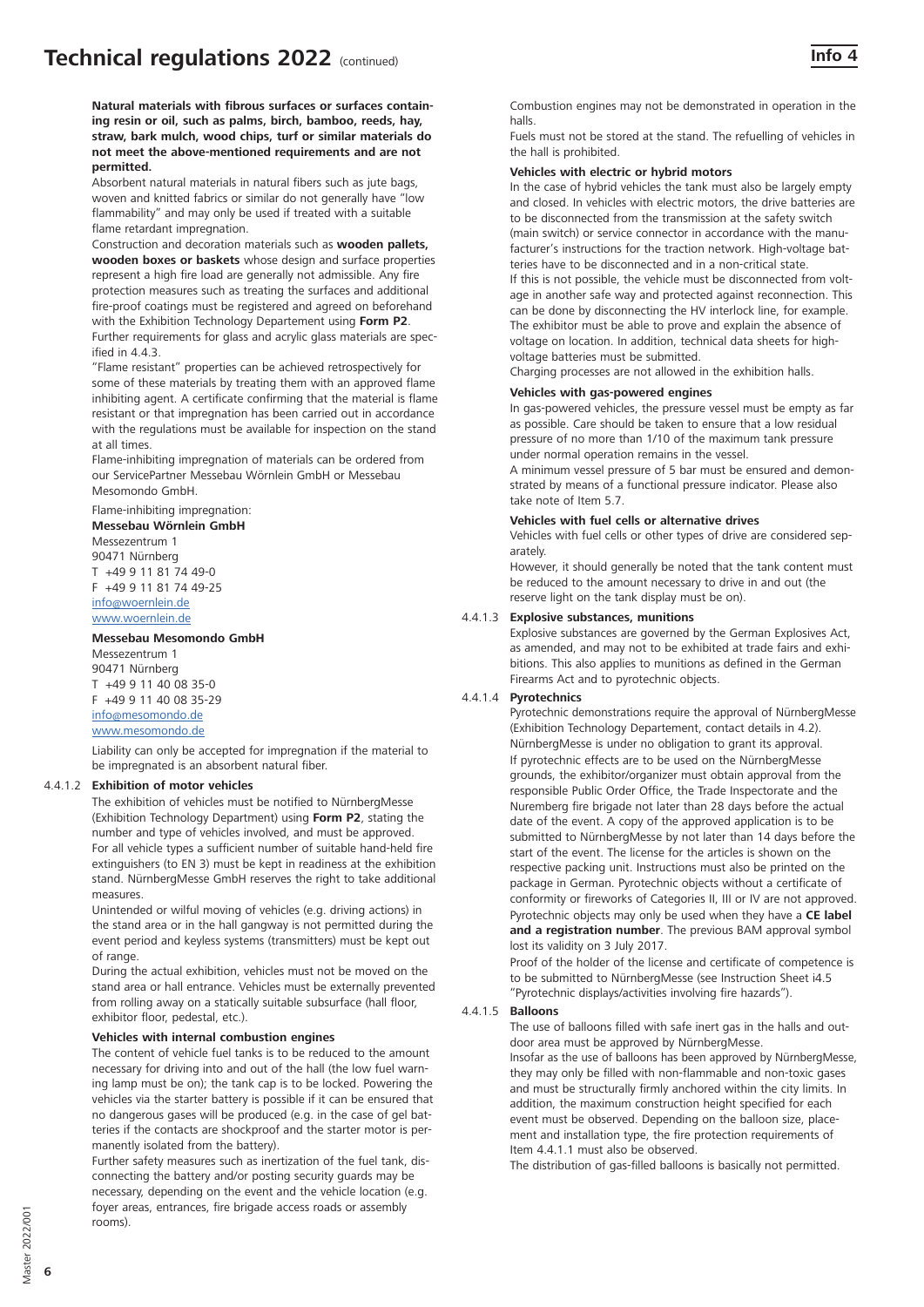# 4.4.1.6 **Flying objects**

The use of flying objects (e.g. drones, quadrocopters, airships etc.) is generally not allowed in the halls and outdoor areas. Exceptions require the prior written authorization of the relevant authorities and the written approval of NürnbergMesse (see contact details in 4.2).

Insofar as the use of the flying objects has been authorized by NürnbergMesse, the requirements pursuant to the **German Regulation on the Operation of Unmanned Aerial Vehicles** of the Federal Aviation Authority (in the version of 30 March 2017 or as amended) and the protection of personal rights and copyrights of third parties must be strictly observed.

This includes specifically the proof of corresponding owner's liability insurance and the necessary operator certification. In some cases the use of airspace may require permission from the relevant aviation authority.

In addition, all flying objects with a take-off weight of more than 0.25 kg must bear the name and address of the owner using a permanent, fireproof marking method.

In general, it must be remembered that the grounds of NürnbergMesse are within the air traffic control area of NUREMBERG AIRPORT, so that there is a general flight ban. The unrestricted operation of flying objects above crowds of people, and at a distance of less than 100 m to the side of them, is prohibited in principle. By way of derogation, structural partitions may be necessary to close off the flying area on all sides from freely accessible areas in order to demonstrate or operate flying objects following approval by NürnbergMesse. The necessary measures are to be agreed on beforehand with the specified contact persons and are subject to approval.

#### 4.4.1.7 **Fog machines**

The use of fog machines or hazers is subject to arrangement with NürnbergMesse (Exhibition Technology Departement). NürnbergMesse will charge the organizer or responsible entity for the cost of substitute measures if firefighting appliances must be deactivated before operating a fog machine. The organizer and/or person responsible will be charged for the cost of calling out the fire brigade and the subsequent costs resulting from the interruption or cancellation of the event if the fire alarm system is set off without prior consultation with NürnbergMesse. Further information can be obtained from Instruction Sheet i4.6 "Use of fog machines". In general, it must be ensured that adjacent exhibition stands are not impaired by the use of fog machines or hazers.

#### 4.4.1.8 **Ashbins, ashtrays, smoking ban**

There is a **total smoking ban** in all NürnbergMesse buildings, and in the halls, stands and empty areas during assembly, dismantling and the trade fair itself.

If the smoking ban has been lifted for the stand or parts of the stand in the outside area, an adequate number of ash bins or ashtrays of non-combustible material must be provided and emptied at regular intervals.

#### 4.4.1.9 **Waste and recycling material containers**

Bins provided on the stands for waste and recyclable materials are to be made of non-combustible materials only. These bins are to be emptied regularly and not later than every evening after closing time. Should larger quantities of combustible materials accumulate, these are to be disposed of several times a day.

Flammable waste or readily flammable materials and waste like wood shavings, wood scraps, sawdust and the like must be kept in sealed containers. If such waste occurs during product demonstrations it must be ensured that it can be stored in closed containers immediately after the demonstration. The work areas must be designed so that such waste does not occur on traffic areas. If **wood is machined during the exhibition** and/or **sawdust extractors or silos are used**, the rules set out in Items 5.2, 5.2.1

and 5.2.2 must be observed. The use of the waste described above for decoration purposes is

prohibited.

Waste disposal can be ordered at extra cost from the ServicePartners of NürnbergMesse using the Online ExhibitorShop (OES).

# **Info 4**

#### 4.4.1.10 **Spray guns, solvents**

The use of spray guns and substances and paints containing solvents is prohibited in all halls.

- The use of
- combustible liquids, including for cleaning purposes
- materials releasing toxic vapors and
- substances hazardous to the environment is prohibited.

#### 4.4.1.11 **Abrasive cutting and all other work using naked flame**

All welding, cutting, soldering, thawing and abrasive cutting work must be notified to NürnbergMesse in writing for approval before commencement of the work. The approval of this work is granted by NürnbergMesse (Exhibition Technology Departement (for contact details see 4.2) in the form of a permit for work involving dust, smoke, welding and heat. The adjacent area is to be adequately protected from hazards during this work. Suitable fire extinguishers and VdS approved fire blankets must be available for use in the direct vicinity.

In addition, a fire safety guard must be ordered at extra cost via the Online ExhibitorShop (OES). Due to the particular risk potential during assembly and dismantling, we recommend designing your stand so that such hazardous work is avoided or can at least be done outside the hall. The work permit can only be issued on time if the relevant application is submitted in good time to the Exhibition Technology Departement (for contact details see 4.2). Actions involving fire hazards or work involving heat during the event require the written approval of NürnbergMesse (Exhibition Technology Department, see contact details in 4.2) and are only permissible when they are absolutely necessary for the presentation of exhibits. NürnbergMesse is under no obligation to grant its approval.

#### 4.4.1.12 **Empty packaging/storage of materials**

The storage of filled and empty packaging of any kind (e.g. packaging and packing materials), waste or remnants inside or outside the stand, in the halls or in the loading yards is not permitted. This also applies to storage under stages, podiums, stands, and stairways or behind stand construction walls.

Empty packaging is to be removed without delay. Collection and storage can be ordered at extra cost from the ServicePartners of NürnbergMesse using the Online ExhibitorShop (OES).

If the exhibitor does not comply with a request to remove material stored in contravention of the rules or does not remove waste, remnants, filled or empty packaging immediately when asked, NürnbergMesse reserves the right to have it removed at the cost and risk of the exhibitor.

#### 4.4.1.13 **Fire extinguishers**

At least one fire extinguisher conformant with DIN EN 3 (see Instruction Sheet i4.7 Fire extinguishers) with at least 10 extinguishing agent units (EAUs) must be kept on hand on exhibition stands/event areas larger than 100 m² during assembly and dismantling and the event itself.

Only water or foam extinguishers with an up-to-date test label may be used. Powder extinguishers are only admissible for demonstrations using combustible gases.

Cleaning costs resulting from the use of powder extinguishers will be charged to the perpetrator.

In general, a suitable fire extinguisher must be available for electrical distribution boxes with a total power rating of 6 kW and up. To ensure the easy handling of the fire extinguishers, we recommend that you choose fire extinguishers that do not exceed a weight of 12 kg per extinguisher. Suitable fire extinguishers (kitchens: Class A, B, F, storage areas Class A, B) are to be available at stands with

kitchens and storage areas.

In two-storey stands, a fire extinguisher must additionally be kept in each stairway on the second storey.

All fire extinguishers must be placed in highly visible and continuously accessible locations in such a way that they cannot topple over, and must be labelled in accordance with ASR A1.3.

Suitable tested fire extinguishers can be rented via our ServicePartner Wörnlein **(see 4.4.1.1)**. NürnbergMesse reserves the right to charge for used or damaged fire extinguishers taken from wall hydrants.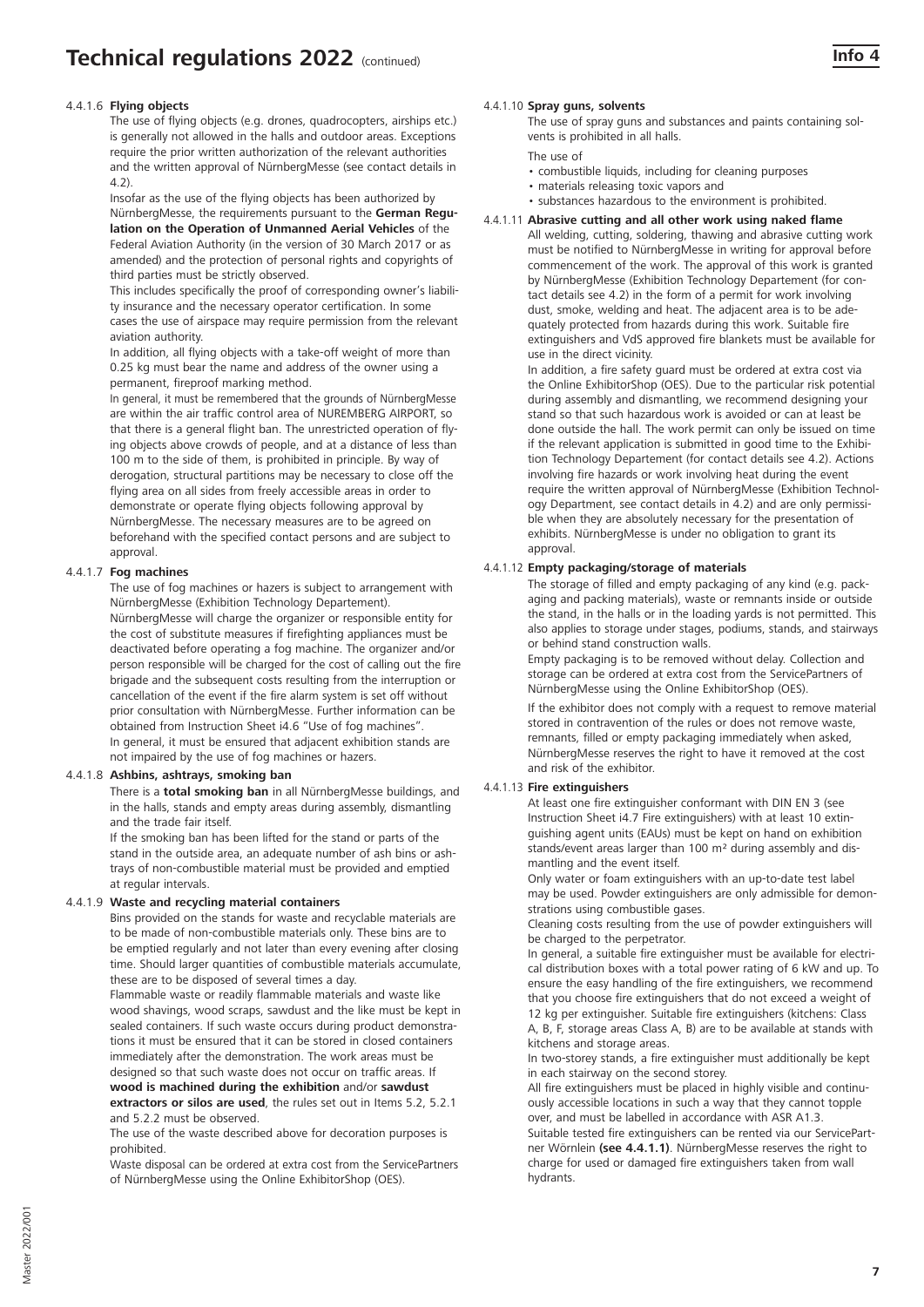#### 4.4.2 **Stand roofing**

The ceilings of all stands in halls equipped with sprinklers must be of open design to avoid impairing the operation of the sprinklers. Ceilings are regarded as open if not more than 30 % (CEA 4001 S) of each square meter of the ceiling area is closed. This also applies to conference rooms, catering areas and reception rooms. Sprinkler-compatible ceilings with an untensioned mesh size of minimum 2 x 4 mm, or 3 x 3 mm, and a web width of maximum 1 mm are approved up to a ceiling area of 30 m². Ceiling areas can be added up. The fabric covering is to be braced horizontally and as a single layer only. Sagging of the fabric covering is to be prevented. Alternatively, the sprinkler compatibility can be demonstrated by means of a valid VdS certificate.

In general, the closed area of single-storey stands is not to exceed 30 m². For closed areas larger than 30 m², a suitable number of sprinklers and, in smoke-monitored halls (H4A, H7A, H11), smoke or differential heat detectors must be installed by the responsible ServicePartner. Exceptions are possible in individual cases. Several closed ceiling areas up to 30 m² in one exhibition stand are possible, provided that there is a minimum distance of 3.00 m between the individual ceiling areas. So as not to exceed the maximum surface area of 30 m² when adding up several ceiling areas, a distance of minimum 1.50 m to the stand limits must be observed Any reduction of the 1.50 m distance (e.g. to passageways and hall walls) has to be approved by the Exhibition Technology Departement (for contact details see 4.2). If the stated minimum distances cannot be maintained (also across stands) and if the addition of the closed ceiling area would cause the maximum permissible area to be exceeded, the perpetrator will bear the costs for necessary compensation measures. This also applies explicitly to affected adjacent stands!

The ceiling areas, like sprinkler gauzes and fabrics, must be categorized as a **minimum as flame retardant (not readily flammable)**  (class B1) and **must not drip on burning**, as per DIN 4102-1 with limited smoke development and/or as per EN 13501-1 as minimum class  $B/C - s2$ , d0. A test certificate on the construction material class, fire, smoke and droplet forming behaviors of the material used, and/or the VdS certificate, must be kept at the exhibition stand from the assembly period onwards. In addition, samples of the materials used must be kept on hand for a fire test on site. **Room and areas with a heightened risk of fire (e.g. kitchens, storage rooms, cloakrooms, utility rooms, etc.)** must have open ceilings. In exceptional cases, sprinklers, and in smoke-monitored halls VdS-certified smoke or differential heat detectors, must be installed by the responsible ServicePartner. Sprinkler-compatible ceiling materials with a current VdS test certificate are admissible. In the case of rooms, tents, containers, vehicles and similar enclosed on all sides and with closed ceiling areas, it may be necessary, depending on their purpose and condition, to fit them with a sprinkler system or smoke or differential heat detectors, even if the ceiling area is less than 30 m². In addition, it must be ensured that these enclosed rooms/areas are equipped with suitable emergency lighting (see 5.3.5). Such installations and rooms must be inspected and authorized in advance by NürnbergMesse (Exhibition Technology Department, see contact details 4.2). All fully enclosed reception and lecture rooms that have no visual or acoustic contact with the hall must be fitted with appropriate alarm systems (see 4.4.4).

More information on sprinkler-compatible ceiling materials is provided in the instruction sheet "Installation of sprinkler-compatible ceiling materials" i4.2.

For two-storey structures please refer also to 4.9.2.

#### 4.4.3 **Glass and acrylic glass**

Only safety glass suitable for the intended purpose may be used. For glass structures (floors, balustrades, facades and ceilings) please observe instruction sheet i4.8 "Glass in stand construction". Appropriate stability verifications and datasheets for the safety glass must be kept in the stand.

The edges of glass sheets must be finished or protected to reliably prevent risk of injury. Stand components made of glass only are to be clearly visibly marked at eye level.

Wall panels or supports in glass have to be designed to be loadfree, i.e. roof structures or similar projecting elements have to be supported on beams or walls and structurally stable, without the loads being carried by glass panes or supports used (including glass cabinets).

Acrylic glass must at least meet the requirements of DIN 4102, B1 or DIN EN 13501, B/C – s2, d0 and must **not** drip on burning (see Instruction Sheet i4.8 "Glass and acrylic glass"). In addition, the acrylic glass must generate minimal smoke (s1 or s2 to DIN EN 13501).

#### 4.4.4 **Reception rooms/inner rooms**

All **fully enclosed reception and audience rooms** that are accessible to visitors (e.g. booths, conference rooms, offices, and the like) and **have no optical and acoustical contact to the hall** must be equipped with an optical and acoustical alarm system to ensure that an alarm can be sounded in these rooms at any time.

Alternatively, **fully enclosed rooms** that are accessible to visitors (e.g. booths, conference rooms, offices, and the like) that **have acoustic contact to the hall** can be provided with a line of sight into the hall via the exhibition stand.

The **visual contact** should be designed so that when anyone is in the enclosed room they still have an unencumbered view when sitting or standing. A window 0.20 m wide and 0.80 m high is recommended as a suitable size for the field of vision. Small window areas at head level (e.g. so-called **portholes**) do not meet the stated requirements and are therefore not permitted. If it is not possible to see the hall via the stand (because the view is blocked by structures, walls, exhibits, etc.), technical measures must be taken to compensate for this.

This also applies to exhibition areas in which the line of sight to the hall is blocked in certain areas by exhibits, installations or structures.

Technical compensation measures must be notified to and approved by NürnbergMesse (Exhibition Technology Department, see the contact data in Item 4.2) in advance.

In rooms enclosed on all sides, care must be taken to ensure an adequate level of light to allow for safe orientation also in case of a power outage. If necessary, suitable **safety lighting** must be provided (see Item 5.3.5).

Reception rooms and lecture rooms etc. with a **floor space exceeding 100 m2** or that accommodate **more than 200 people** (see Item 4.2.1), require special approval.

**Seating** is to be provided in accordance with § 10 of the Venue Regulations (VStättV) and drawn into an escape and emergency route plan in accordance with § 32.

**Trapped rooms** (rooms that can only be left via other rooms) are not permitted.

#### 4.5 **Exits, escape routes, doors**

# 4.5.1 **Exits and escape routes**

The distance from any point on a stand space to a necessary hall gangway must not exceed 20 m walking distance (§7 VStättV). This also applies to a multi-storey stand.

Reception rooms with a floor space exceeding 100 m<sup>2</sup> must have at least two exits to escape routes and these must be positioned opposite each other and as far apart as possible.

The following minimum number and inside widths of escape routes (exits, corridors) are to be provided:

- up to 100 m² room area and less than 100 people 1 escape route, 0.90 m wide
- over 100 m² room area and less than 200 people 2 escape routes, each 0.90 m wide
- more than 100 m² room area and more than 200 people: at least 2 escape routes each 1.20 m wide

Escape route widths are to be graduated only in 0.60 m increments per 100 people.

The escape and emergency routes are to be permanently marked as per ASR 1.3 and/or DIN EN ISO 7010, DIN EN 1838 and DIN 4844-1 (German Workplace Regulations).

It must be possible to open the doors of these exits from the inside in the escape direction at all times during the event and these doors must not protrude into the hall gangway. A suitable recess must be provided in all cases.

#### 4.5.2 **Doors**

Swinging doors, revolving doors, code-operated doors and sliding doors, folding doors, and other obstructions may not be used along escape routes.

Doors and door systems in escape and emergency routes must open smoothly at all times to their full width from the inside to the escape direction and may not have door sills or stumbling hazards. Escape doors must not impair or restrict emergency routes or hall gangways.

**8**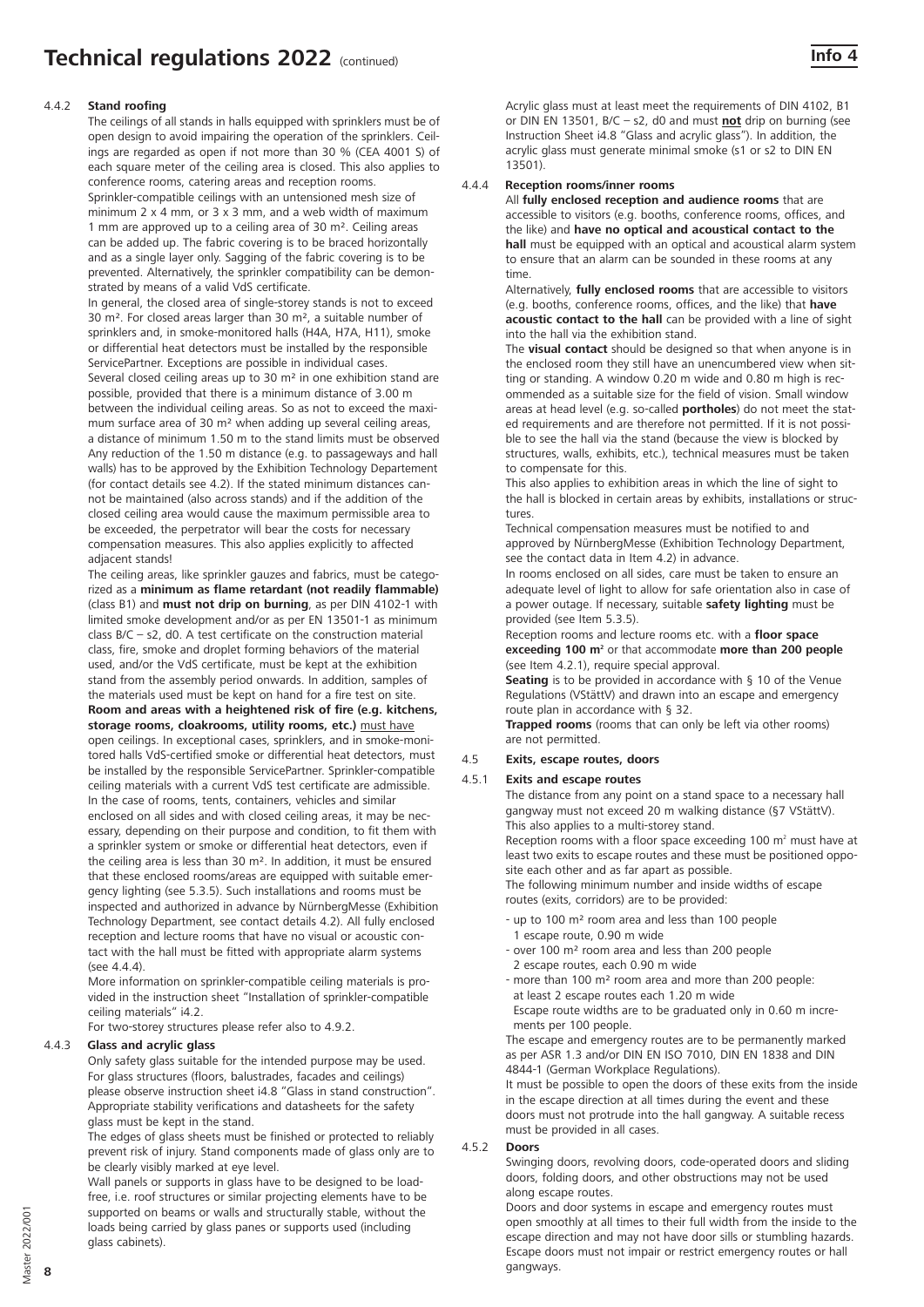#### 4.6 **Platforms, ladders, stairs, and catwalks**

Areas generally accessible to pedestrian traffic and directly adjacent to areas 0.20 m lower are to be enclosed by **railings/balustrades**. These must be at least 1.10 m high and consist of at least a top band, centre band and bottom section (maximum separation 0.35 m). Safety devices must be suitably designed to prevent the risk of objects being placed on them and falling into areas below. The separation between the parts of the railings must not exceed 0.12 m in any direction.

For **platforms**, a verifiable structural analysis with **load capacities**  to DIN EN 1991-1-1/NA:2010-12 Table 6.1DE [Cat. C] is to be provided as detailed below and submitted to NürnbergMesse by the specified deadline (see 4.2):

- **qk≥ 3.0 kN/m²** Perpendicular load for limited use by trade fair visitors.
- **qk≥ 5.0 kN/m²** Perpendicular load for freely accessible areas and/or unrestricted use.
- $q_k = 1.0 \text{ kN/m}$  Horizontal load at rail height of the balustrade.<br>•  $H = \sum q_k/20$   $q_k =$  Perpendicular load. To ensure sufficient  $q_k$  = Perpendicular load. To ensure sufficient longitudinal and transverse rigidity, a **horizonal load H** must be set at the highest floor height.

**Staircases and stair landings** must always be designed for a

load (Cat. T2) of): **q<sub>k</sub> = 5.0 kN/m<sup>2</sup>.** 

Costs will be incurred for the inspection and approval of this special structure and will be billed to the exhibitor/stand builder. Accessible single-level platforms must not be higher than 0.20 m The area underneath platforms and podiums must not be used for storage. They must be designed to be fire load free. Hollow spaces of platforms with a height of less than 0.20 m, can be excepted from monitoring by the fire alarm system. Hollow spaces of platforms with a height of more than 0.20 m, which accommodate an automatic turntable, or an accumulation of cables and/or electrical distributors, must be monitored by VdS certified smoke detectors. Installation must be done by the NürnbergMesse ServicePartner. Moving parts such as escalators or revolving stages are subject to the prior approval of NürnbergMesse, Exhibition Technology Departement (for contact details see 4.2).

All **staircases** must be constructed according to DIN 18065 and must have a clear width of at least 1.20 m. Essential stairs and stairs used for general visitor circulation must have closed steps. The risers may not be higher than 0.19 m and the tread width may not be less than 0.26 m. When determining the tread width, it should be ensured that "undercutting" (e.g. with risers) cannot be added on. Furthermore, in designing the undercutting, care must be taken to ensure that the heel is not caught when going down stairs. With stairs, an **intermediate landing** must be provided after 18 steps. The depth of the landing should be a multiple of the step dimension. An uneven number of steps should be taken as a basis.

Stairs may not begin immediately behind a door. There must be a sufficient landing (min. depth 1.0 m) between the staircase and the door.

#### **Winding or spiral stairs** within emergency exits and escape routes are not allowed.

Stairs must have **handrails** on both sides. Stairs more than 2.40 m wide need central handrails. Handrails must be continuous and allow for a firm grip. Handrails must be designed in such a way as to exclude any risk of accidents and allow for a firm grip. The ends of the handrails must be designed in such a way that it is not possible to hang from them or slide off of them.

Ladders, stairs and catwalks must conform to the accident prevention regulations (German DGUV Information 208-016).

# 4.7 **Stand design**

#### 4.7.1 **Appearance**

The exhibitor is responsible for the design of the stand, which must be in keeping with the typical exhibition criteria for the event. Walls bordering visitor gangways should be made more attractive by installing glass showcases, niches, displays, etc. Please refer to the terms and conditions of participation for each event for more detailed information and requirements.

Rear walls of stands that exceed a height of 2.50 m and are adjacent to neighboring stands should have a single, neutral and light colour and be kept free of installations to avoid adversely affecting the design of the neighboring stand.

Fittings and structures on corners of the stand area that border on visitor walkways must be designed in such a way as to exclude any risks. In particular, **stumbling hazards** in the form of platforms,

double floors or raised floors must be avoided at freely accessible stand corners, especially in the case of **tapered stand areas**. The use of products made by exploitative child labor within the meaning of ILO Convention 182 is prohibited for stand design and equipment.

# 4.7.2 **Verification of rented area**

The rented area is marked out by NürnbergMesse. Every exhibitor is obliged to obtain information about the location, dimensions and possible structures in this area by visiting the site. The stand limits must be strictly observed. The exhibitor must expect minor deviations in the size of the stand. These are due to variations in the thickness of the stand partition walls and may be up to 5 cm in front and depth. The corners are marked. No responsibility can be accepted for the correctness of the dimensions. The supply points inside the stand space must remain accessible. Any pillars, wall projections, stand partition walls and firefighting equipment are part of the allocated stand space. The supply grid for electricity, compressed air, water and telecommunications is shown on the hall plans sent to exhibitors. The supply ducts are not to be opened by exhibitors or obstructed by stand structures.

The stand boundaries must be adhered to. Lighting fixtures or signs must not project out into the halls from the stand boundaries. Machines and other exhibits must be positioned so that there is enough space for exhibitors to demonstrate them on their own stand area. Provision must be made for the necessary safety barriers or enclosures in this conjunction. Every exhibitor/stand builder is obliged to verify the proper condition of the stand area before starting to assemble the stand. Any damage must be shown to the Facility Service without delay before starting to build the stand. Any such deficiencies not recorded will be rectified after the event at exhibitor's cost.

#### 4.7.3 **Interference with building fabric**

Hall parts and technical equipment must not be damaged, soiled or altered in any other way (e.g. drilling, nails, screws, glue). Painting, wallpapering and the use of adhesives are also prohibited. Hall parts and technical equipment must not to be used to support loads from stand structures or exhibits.

However, hall pillars and supports inside the stand space can be adapted provided they are not damaged and the permissible construction height is not exceeded.

Installations on the hall pillars, walls and technical equipment must be freely accessible. If necessary inspection ports must be provided by the exhibitor building the stand.

If floor anchors are necessary please observe 4.7.4.

#### 4.7.4 **Hall floors**

Carpets and other floor coverings are to be laid so as not to cause accidents and must not extend beyond the stand limits. Floor coverings in exhibition stands may only be fastened with adhesive tape, which must later be removed without a trace.

In general, all materials used must be removed without trace. Substances such as oil, grease, paint and similar must be removed from the floor immediately. Hall floors are not to be painted or glued. NürnbergMesse reserves the right to pass on the cost of repairing damage to the hall floor and removing soiling to the person responsible.

**Carpets and other floor coverings** in the exhibition areas have to be **flame retardant** to DIN 4102 B1 or EN 13501-1 Class C<sub>fl</sub> as a **minimum**. A certificate verifying the building material class of the material used must be kept at the exhibition stand.

If **high-pile carpet** or floor coverings are made from **synthetic grass**, the fire and smoke behavior (according to EN 13501) in combination with the requirements for laying and installation must be taken into account since these floor coverings generally do not meet fire protection requirements. Due to their burning and dripping behaviour, floor coverings may not be installed on walls or above people. Further requirements regarding the necessary fire behavior are provided in 4.4.1.1.

When using loose material or bulk solids (earth, sand, organic material etc.) the hall floor must be covered and protected from dirt and liquids. Dust development and distribution are to be counteracted using suitable means. During trade fair operations loose material must be prevented from getting onto the traffic areas. Freely accessible **platforms, double floors or raised floors** with a maximum height of 0.20 m must be sufficiently load-bearing. A **vertical load capacity of at least 5.0 kN/m²** must be proven. These raised surfaces must be tightly jointed and enclosed on all sides. Further requirements for structures which can be walked on are given in Item 4.6.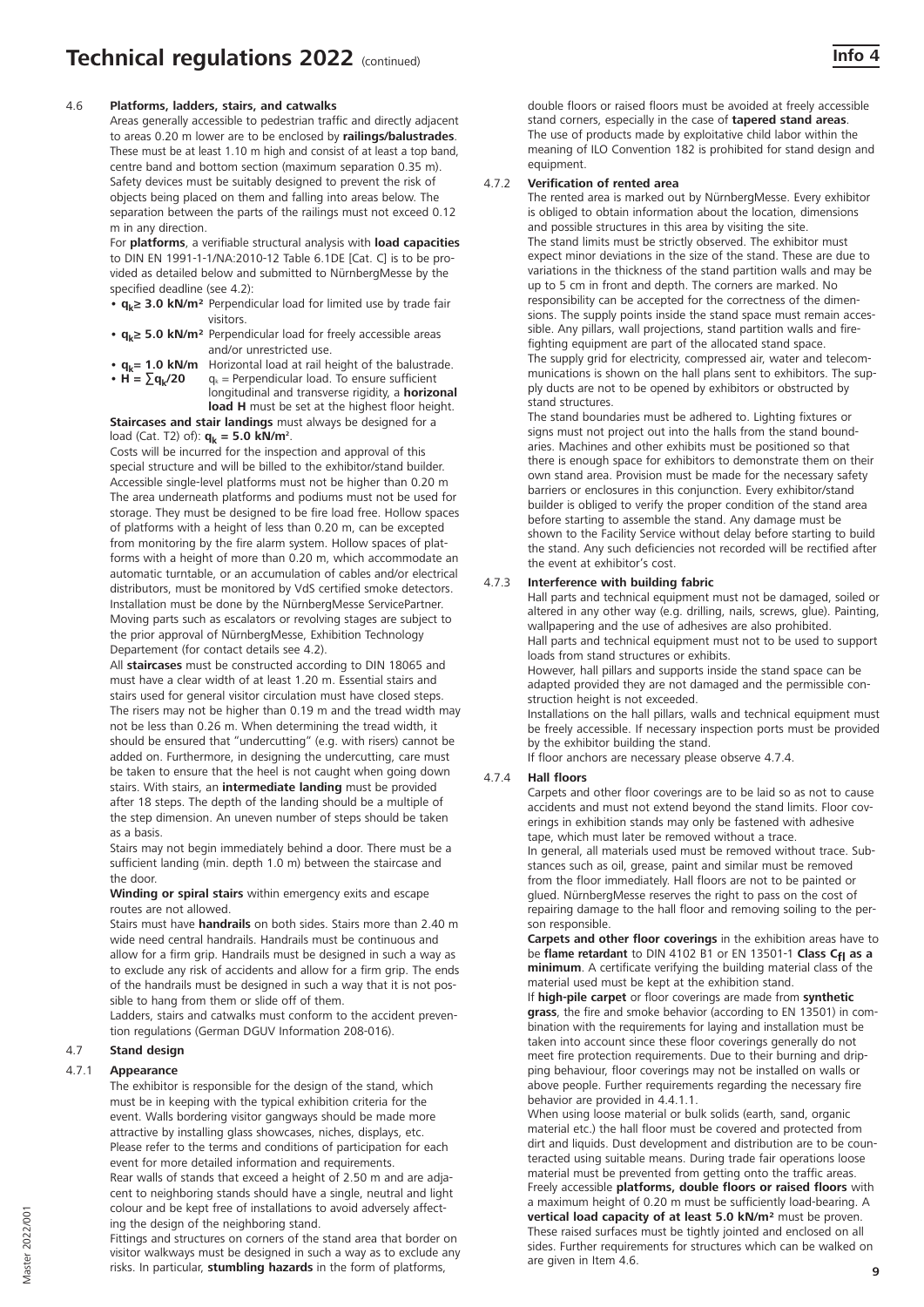# **Technical regulations 2022** (continued) **Info 4 Info 4**

Anchors and fixing of stand structures in the hall floor are not allowed. The fixing of exhibits using **floor anchors** is only permitted in justified exceptional cases and with the written permission of NürnbergMesse. Exhibitors do not have a right to install and use floor anchors. Applications must be submitted on time (see 4.2) with scale plans showing the location, type of anchor, loading at the anchor and drilled hole diameter plus the number of anchors. The exhibitor must provided written evidence that the exhibit is

also stable during operation. Tensile forces at the anchor are not permitted. The number of anchors must be limited to the quantity absolutely necessary. NürnbergMesse reserves the right to lay down the materials to be used for anchors. If impermissible materials are used or if floor anchors are installed without the written approval of NürnbergMesse, these will be removed at the exhibitor's expense (flat-rate repair cost of EUR 250 – net price per floor anchor) and risk by NürnbergMesse. Any heavy-duty anchors, screws or anchor bolts must be removed by the exhibitor or its representative during dismantling; care should be taken to ensure that anchor bolts are twisted out and may not be cut off flush. If this requirement is not observed, the exhibitor shall be liable for consequential damage. NürnbergMesse is entitled to remove any heavy-duty anchors, screws or bolts left in place at the exhibitor's expense and risk. Stand structures that are not approved, or which do not comply with the Technical Guidelines or the current state of the art, must be modified or removed if required. If this is not done on time, NürnbergMesse is entitled to carry out the changes itself at the exhibitor's expense or to prohibit the use of the exhibits.

Only the relevant ServicePartners of NürnbergMesse are permitted to use supply ducts and floor shafts.

#### 4.7.5 **Suspending objects from hall ceilings**

It is possible to hang objects from the facilities provided for this purpose in accordance with the relevant regulations DGUV Regulation 17 and the applicable exhibition technology standards (IGVW SQ P1 to SQ P5 with SQ Q1, SQ Q2 and SQ O2) (see Instruction Sheet i4.9 "Suspension points, trusses and lifting equipment"). This also applies to pre-rig trusses, elevated truss systems (e.g. ground support), tripods and other constructions.

#### 4.7.5.1 **Provision of suspension points**

The provision of suspension points and modification of suspension carried out exclusively by NürnbergMesse through its appointed ServicePartners. The suspension point will be provided for the exhibitor in the desired position in the space above the stand if structural conditions permit.

The number of possible suspension points in the halls depends on the stand size and the grid of the hall ceiling.

The **provision of suspension points cannot be guaranteed in all areas**. This applies mainly to the peripheral areas of the following halls:

#### •**Halls 3A and 3C:**

No suspension points can be provided over the exhibition areas in the area of the loading yard gates with limited headroom. The necessary minimum distances from the sprinkler heads must also be strictly observed in these areas (see Point 3.1.4).

Information on the reduced bearing load of suspension points in Halls 3A and 3C can be obtained from the responsible Service Partner.

#### **•Halls 4A, 7A and 11.0:**

Only a few suspension points with a reduced bearing load are available in the exhibition areas in the area of the loading yard gates with limited headroom. Die application of dynamic loads and the use of lifting equipment are not possible here. Additional information can be obtained from the responsible Service Partner.

 The stipulated heights for construction and advertising must be observed. Suspension points incl. installed equipment are to be mounted with a residual clearance of at least 2.50 m below them. NürnbergMesse checks the feasibility of the desired suspension points using the documents submitted and reserves the right to have the suspension loads and the rig used inspected by a structural engineer. This inspection is subject to a fee, which is charged to the **exhibitor or person ordering** the suspension points.

The **maximum vertical structural load capacity of each suspension point is 25 kg (0.25 kN) for halls 1, 2, 3, 4, 5, 6, 7, 8, 9, 10 and 12 and the separation between suspension points in halls 1, 2, 3, 4, 5, 6, 7, 8, 9, 10 and 12** must not be less than 1.00 m.

#### **The maximum vertical structural load capacity of the available suspension points in halls 3A, 3C, 4A, 7A and 11 is 240 kg (2.4 kN).**

Higher loads in the halls are only possible on request and require written approval by NürnbergMesse.

If the ordered suspension point is not below an existing suspension point or under the beams of the hall roof structure, the suspension point will be provided by using a pre-rig. The end of each suspension point (transfer point) is to be notified beforehand to the responsible ServicePartner using the order form.

The use of "bridles" at suspension points in the hall is not permitted on the NürnbergMesse site.

In the case of complex systems (statically indeterminate systems, generally more than single-span girders) a load plan must be submitted showing the total load and the loads on the suspension points (supporting loads) and all concentrated and section loads. NürnbergMesse GmbH reserves the right to request the installation of load measurement systems for statically indeterminate systems. The load measurement systems are to be supplied, installed and operated exclusively by SPIE SAG GmbH. Load measurement systems are provided at extra cost, which will be charged to the exhibitor.

Please note that the use of load cells can reduce the maximum suspension height by up to 50 cm.

For technical or organizational reasons, suspension points above the exhibition stand may already have been prepared or installed for subsequent events. The exhibitor/stand builder is not entitled to remove these suspension points and must not use or modify them.

#### 4.7.5.2 **Attaching objects to suspension points**

The objects to be suspended (lighting bars, spotlights, projectors, loudspeakers, etc.) may only be mounted by the exhibitor's own **skilled staff**, approved **contractors or the ServicePartner** in accordance with legal standards in force and current engineering practice. When selecting the **skilled personnel** on site or the supervising person (coordinator), the provisions of the current guidelines as per DGUV regulation 17, the DGUV Information Sheet 215-310 and in accordance with IGVW SQ Q2 must be

observed. **Evidence of the required qualifications** must be carried. When installing lighting trunking systems the associated spotlights and accessories must also be provided with an adequately dimensioned secondary fuse in accordance with the latest engineering practice (DGUV Information Sheet 215-313).

Further information on approved and non-approved attachment gear, load-bearing lines, load-bearing equipment, fasteners, rope terminations and lifting equipment can be obtained from **Instruction Sheet i4.9 "Suspension points, trusses and lifting equipment".**

The regulations listed below must also be observed for safety reasons.

#### **The following are not prohibited:**

- Suspension points used for securing stand components or exhibits (stand components or exhibits must stand securely on their own)

- Suspended constructions with a rigid or non-positive connection to the hall floor
- (structures with an additional connection to the roof supporting system as a result of suspension points
- The use of bridle suspension points
- The use of bridle suspension points

#### 4.7.5.3 **Use of truss systems**

The use of trusses, rigs and truss systems is governed by the requirements and implementation instructions of DGUV Regulation 17, DGUV Information Sheet 215-313 and the Quality Standard IGVW SQ P1. This is independent of the type of use of the trusses, rigs or truss systems, which can be hung, moving or ground-supported.

The use of trusses, rigs and truss systems outdoors is governed by the requirements for "temporary structures" (Code of Practice for the Construction and Operation of Temporary Structures, German FlBauR). In addition, the Quality Standard IGVW SQ P5 and DIN EN 13814 (Safety of Carnival Rise and Leisure Facilities).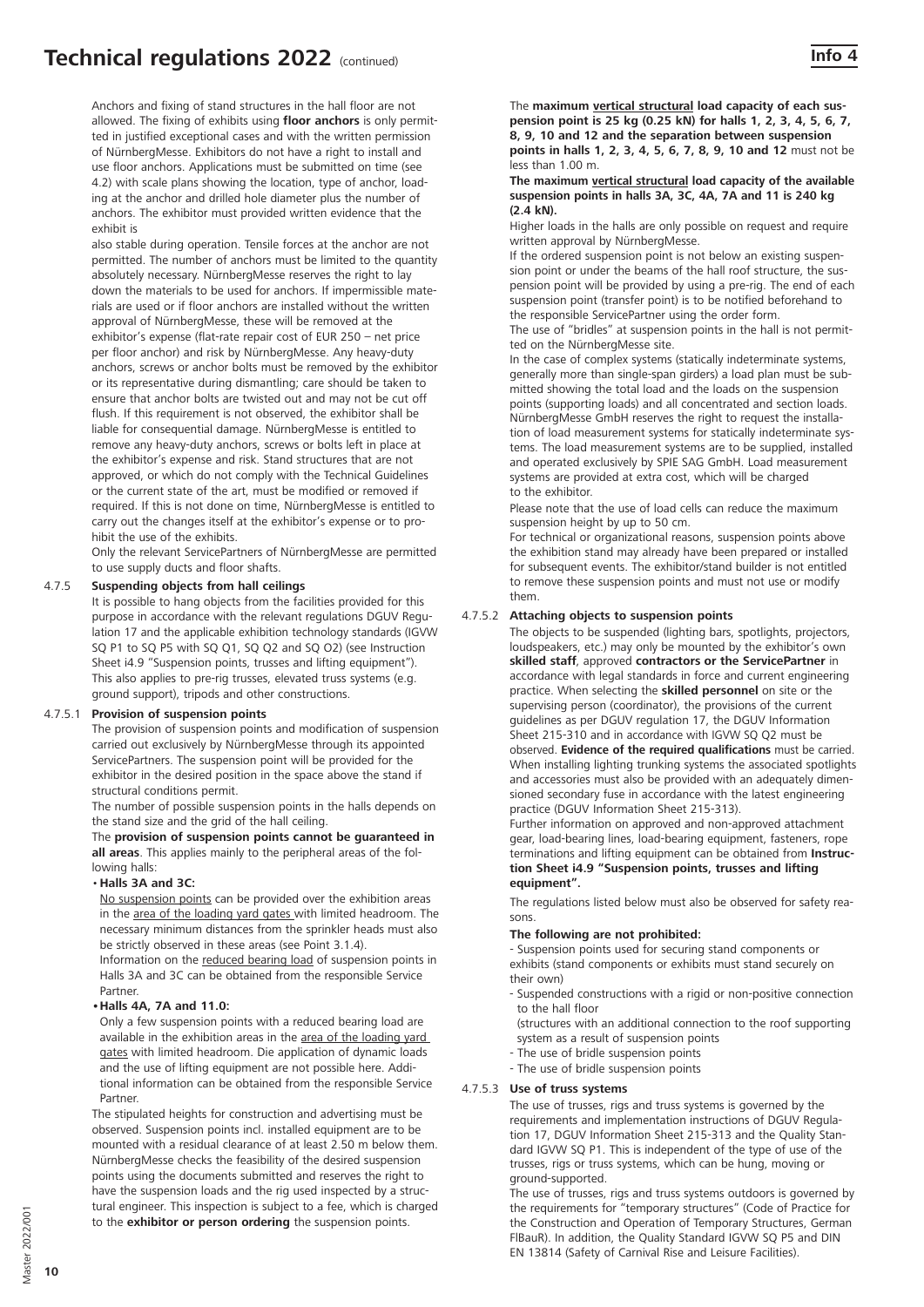For rigs that cannot support the load of a single-span girder (girder/truss on two supports or two suspension points), evidence of structural strength may be requested at the exhibitor's cost. The data sheets must be enclosed for the trusses used. If temporary structures are used, the building permit (Baubuch) must be carried.

Conductive parts must be included in the measures to protect against direct contact by providing additional equipotential bonding (see also projector5.3.3).

# 4.7.5.4 **Use of lifting equipment**

The use of lifting equipment (electric chain hoists, manual chain hoists, etc.) is only possible in halls 3A, 3C, 4A, 7A and 11 and requires prior approval by NürnbergMesse. **The use of lifting equipment (electric chain hoists, manual chain hoists, etc.) in halls 1, 2, 3, 4, 5, 6, 7, 8, 9, 10 and 12 is strictly prohibited!**

The use of lifting equipment is governed by the requirements and implementation instructions of DGUV Regulation 17, DGUV Information Sheet 215-313 and the industry standard SQ P2. A suitable rope termination (e.g. ring or rope socket) must be provided. **Wire rope fasteners** (holders, sliders) are only designed for static loads and must not be used in conjunction with lifting gear.

Cable holders must be used at least in pairs, i.e. the objects suspended in this way must be fixed to at least two wire ropes in order to stop the load twisting around its own axis on the wire rope. Cable holders may not be installed in the securing chain of the secondary safety component against falling. Secondary safety devices must be provided for all lifting equipment and slings (polyester round slings) in accordance with the latest engineering practice.

The use of lifting gear must be advised when ordering suspension points!

# 4.7.5.5 **Electric chain hoists**

Electric chain hoists may only be used in halls with heavy duty suspension devices (halls 3A, 3C, 4A, 7A and 11). The use of this lifting gear is subject to the Requirements for Electric Chain Hoists in Event Technology (IGVW SQ P2). The dead weight of the electric chain hoists and dynamic coefficients must be taken account of in the load plan so as not to overload the slinging points and slinging material. The contractor must subject the hoists to an annual inspection. The test certification mark must be affixed to a visible location on the lifting equipment and the test documentation has to be available on site at all times. This inspection does not replace

the inspection by an officially appointed expert every four years.

# 4.7.5.6 **Manual chain hoists**

Manual chain hoists may only be used in conjunction with heavyduty suspension devices (halls 3A, 3C, 4A, 7A and 11). Manual chain hoists may only be used in the case of statically determinate systems, i.e. a line load on two hoists or a distributed load on three hoists. The use of manual chain hoists for complex systems is not admissible.

The carrying and load hook of the hoist must be in a perpendicular straight line above the centre of gravity of the load. Winding round the load with the chain (carrier) or guiding the load chain over corners is not admissible.

Loads must always be moved with all attached manual chain hoists at the same time, i.e. there must be as many people lifting at the same time as there are manual chain hoists in use. It must be ensured that the lifting and lowering processes are uniform. The dead weight of the manual chain hoists and dynamic coefficients must be taken account of in the load plan so as not to overload the slinging points.

#### 4.7.6 **Stand partition walls**

The stand partition walls are fiber board or plastic-coated walls depending on the event. They are not suitable for mounting heavy objects and have no support function during assembly and dismantling. It may be necessary to erect additional supporting walls at extra cost, which may only be removed on the instructions of the organizer.

#### 4.7.7 **Advertising materials, presentations**

The lettering on stands and exhibits, company logos and trademarks must not exceed the specified construction height and should create an attractive impression.

Presentations and slow-moving visual and acoustic advertising and musical reproductions are permitted, provided they do not annoy neighboring stands, do not cause congestion in the gangways and do not drown out the public address systems in the halls. The loudness at the edge of the stand must not exceed 70 dB(A). When mounting loudspeakers and sound systems they must be directed towards exhibitor's own stand area. NürnbergMesse can intervene if these regulations are violated and may demand that the items causing the noise are shut down. In the case of show events the provisions of the German accident prevention regulation "Venues and production sites for stage presentations" (DGUV Regulation 17) must be observed. Shows or product presentations with performance elements must be notified to NürnbergMesse, Exhibition Technology Departement (for contact details see 4.2). It must be demonstrated here that there is enough room for spectators on the stand surface. It must be ensured that the demonstrations/advertising measures do not cause any blockages, interference or congestion in the passageways. The demonstrations must not have any adverse impact on neighbouring stands and other exhibitors. NürnbergMesse is entitled to restrict or prohibit previously approved demonstrations if they create a danger for visitors or exhibitors. In addition, demonstrations may be restricted or pro-

hibited also by reason of optical or acoustical impairments of the current exhibition/ event operation, the emission of substances (dirt, dust, steam, smoke, odours) or by reason of vibrations. The distribution of printed matter and the use of advertising material are permitted only in the exhibitor's own stand space. Advertising structures inside the stand must not protrude into the gangways or be mounted higher than the prescribed height. Advertising that contravenes legal regulations or offends against moral standards is not permitted. Advertising packages or advertising material of companies not registered at the event must not be displayed. Exhibits are not to be set up outside the stand limits. Possible advertising offers can be found in the Online ExhibitorShop (OES) under Marketing Services.

#### 4.7.8 **Accessibility**

The stands must be designed to meet requirements for access by the disabled. Stands and their equipment should also be accessible and usable by people with restricted mobility without needing the assistance of others.

We recommend installing suitable ramps with a maximum slope of 6 % and minimum width of 1.20 m and a non-slip floor covering. Doors need to have a clear opening width of minimum 0.9 m. Areas of movement and traffic areas need to be at least 1.5 m wide.

#### 4.8 **Outdoor area**

The outdoor area of NürnbergMesse consists of paved or asphalted traffic areas and uneven, mostly non-compacted ballast lawn areas or grown lawn areas.

During event opening times, the outdoor area is illuminated by general road and path lighting after dark. The necessary service connections are available at irregular intervals.

The general provisions of the technical guidelines for stand construction also apply similarly for stands in the outdoor area. Other supplementary instructions are provided in the Instruction Sheet i4.14 Stand structures in the outdoor area.

#### **Responsible person**

At the time of registration or at the latest upon commencement of assembly, a **technically responsible person must be named along with his or her mobile telephone number. This person must be continuously reachable at during all event phases** (assembly/event times/dismantling) and must be able to immediately initiate and perform the necessary measures to halt operations in response to weather alerts or disturbances.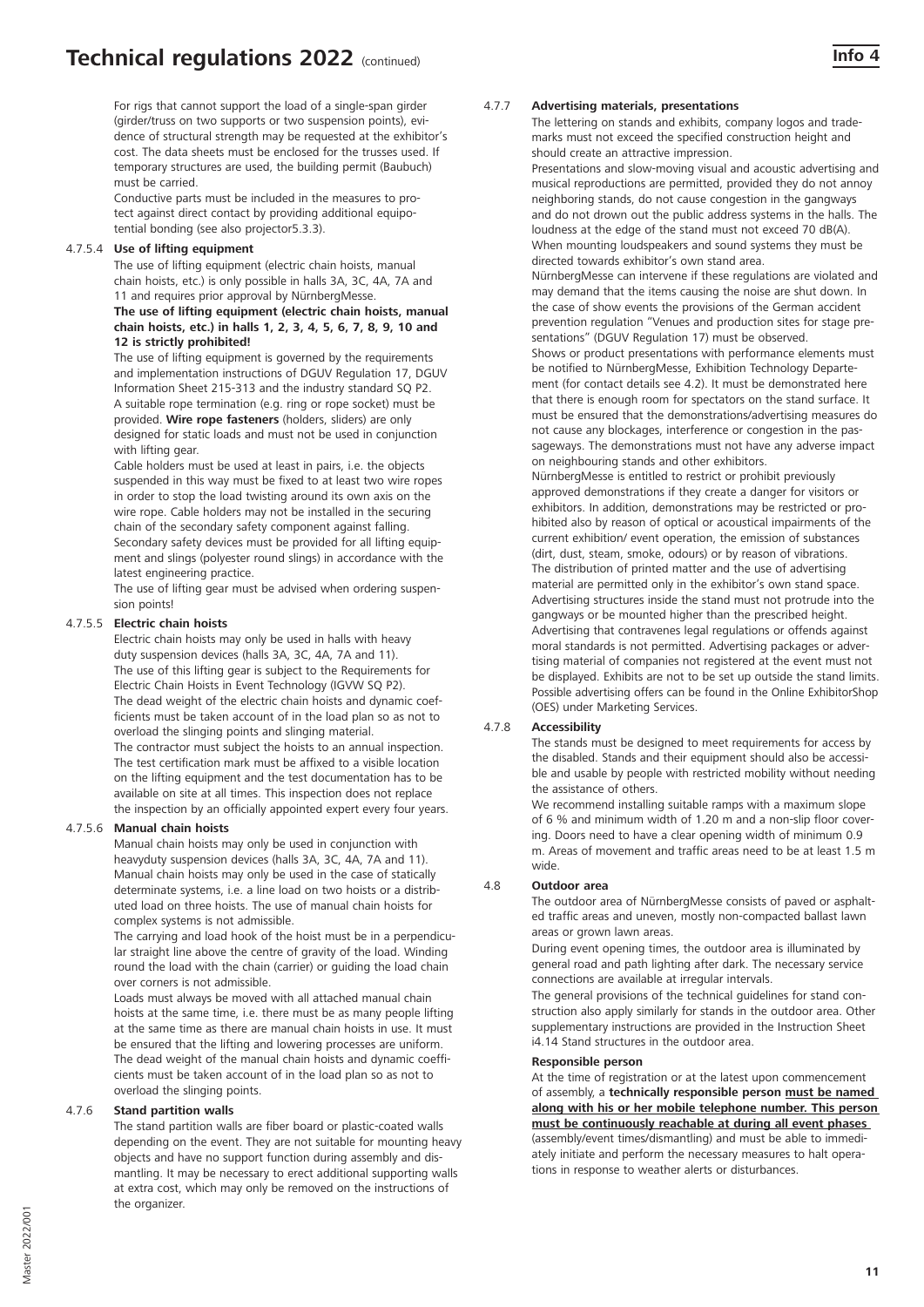#### 4.8.1 **Stand approval/stand structures requiring permission**

Depending on the type and extent, stand structures and special constructions in the outdoor are subject to review and approval by the relevant authority. They are also fundamentally subject to written approval by NürnbergMesse (Exhibition Technology Department). To this end, (see 4.2) an audited or auditable structural analysis (proof of stand safety), dimensioned layout plans and views of the structures and designs must be submitted for review and approval in a timely manner. The type and extent of stand structures requiring permission and approval are defined in Instruction Sheet i4.14 Stand structures in the outdoor area. An audited or auditable proof of stand safety must be provided in every case.

Stand structures in the outdoor area of the Exhibition Centre that are subject to permission and approval include all structural installations that are to be classified as regular temporary structures according to Art. 72 BayBO with a valid model permit or are comparable to them in terms of their construction and design, and all other walkable and/or covered, space-creating or freestanding structural installations (e.g. tents, stages, show trucks, etc.).

In erecting and operating non-stationary stages and stage coverings, the requirements of the Quality Standard **IGVW SQ P5** must also be met.

A copy of the registration with the government authority must be submitted to NürnbergMesse no later than 14 days before the beginning of the event. If you have any questions, please contact

Bauaufsicht Süd Bauhof 5 90402 Nürnberg T +49 9 11 2 31-43 71.

 The costs for the necessary acceptance of the temporary structure by the relevant authority will be billed to the exhibitor/stand builder.

# 4.8.2 **Ground anchors**

In general, excavations and ground anchors (e.g. ground stakes) are prohibited in the outdoor area.

If you do not follow this rule, you will be generally liable for all losses and consequences resulting from damage to pipes and cables (even if you are in possession of a special approval and permission from NürnbergMesse).

Materials placed in the outdoor area must be removed without a trace and the original condition restored.

# 4.8.3 **Weather-related loads**

#### 4.8.3.1 **Wind loads**

As a general rule, all stand structures in the outdoor area must be rated for wind loads in accordance with **Eurocode 1: DIN EN 1991- 1-4** with due regard to the local wind zone.

# 4.8.3.2 **Wind loads for temporary structures**

If a structure is a **temporary structure** under the building codes according to **Art. 72 BayBO**, the wind loads according to DIN EN 13814, 5.3.3.4 (for exhibition installations) and DIN EN 13782, 6.4.2.2 (for tents) in conjunction with the "BayBO List of technical rules introduced as technical building regulations " may be applied. If an operational load case according to DIN EN 13814, 5.3.3.4 is claimed, the exhibitor/stand operator must take organizational measures to ensure the cessation of operations from a **wind speed of**  $v_{10} =$ **15 m/s** (also in gusts).

#### 4.8.3.3 **Snow loads**

No snow loads need to be considered for stand construction measures in the snow-free period (April - Oct.). For stand construction measures in the **winter time (Nov. - March)**, the regular snow loads according to **Eurocode 1: DIN EN 1991-1-3/NA** must be demonstrably considered for all supporting roofs, with due regard to the local **snow load zone**.

#### 4.8.4 **Weather alerts**

The stand operator is obligated to pay attention to weather forecasts and take the necessary protective measures, up to and including dismantling or cessation of operations, in response to weather alerts. In addition, the exhibition company will issue a general weather alert to the designated responsible person of the outdoor stand operator in accordance with Item 4.8.

In the case of mobile installations (e.g. small exhibits, furniture, sunshades, small promotional displays, etc.), the exhibitor/stand operator must ensure that they can always be quickly dismantled and adequately secured in response to weather alerts.

#### 4.8.5 **Exits/escape routes**

The escape **route length** from every visitor site to the next exit to the outside may not be longer than **30 m**.

The width of escape routes must be measured on the basis of the highest possible number of persons. The clear width of every part of escape routes must be at least 1.20 m.

The clear width of escape routes must be dimensioned for the persons who rely on them:

• 1.20 m for each 200 persons in enclosed rooms

 $\bullet$  1.20 m for each 600 persons in outdoor areas.

Steps are only permitted at intervals of 0.60 m.

Enclosed rooms with a surface area of more than 100 m² must have at least two exits, if possible on opposite sides.

The clear width of the exits must be equal to the width of the escape route.

The necessary exits must be permanently and well visibly marked with appropriate emergency exit pictograms. Additional requirements for the marking of escape and emergency routes can be found in 4.5.1.

#### 4.8.6 **Glass**

Only safety glass suited for the intended purpose may be used. Additional information on the use of glass and acrylic glass is provided in Item 4.4.3.

#### 4.9 **Two-storey stands**

#### 4.9.1 **Application**

Multi-storey stands are only possible in the exhibition halls if authorized by NürnbergMesse. The application must be submitted immediately after receipt of stand approval and by the specified deadline (see 4.2). The necessary application form **(Form P1.1)** is obtainable from the respective exhibition management. Two-storey stands are not possible in halls 10.1, 11.1 and 12.2.

#### 4.9.2 **Regulations on building over stand areas, safety clearances, height of rooms in stands**

The maximum height of structures is shown in the Instruction Sheet: Hall details at a glance.

The clear height of inside rooms of multi-storey stands must be at least 2.30 m on the ground floor and upper floors. For fire safety reasons, a sprinkler system must be installed by the responsible ServicePartner BSS to protect the structure. By way of exception, smoke or differential heat detectors must be installed by the relevant ServicePartner SPIE SAG GmbH in halls 4A, 7A and 11 as an alternative to a sprinkler system.

Stand structures bordering on neighboring stands are to be finished in a light and neutral single color above the height of 2.50 m.

# 4.9.3 **Permissible loads/load assumptions**

The **vertical loads** for the ceiling of a multi-storey stand inside an exhibition hall must comply with Eurocode 1: DIN EN 1991-1- 1/NA:2010-12 Table 6.1DE [Cat. C] as follows:

- Load required for **restricted use** by visitors or stand staff for meetings and customer support, i.e. furnished with tables and chairs arranged at random or divided into office cubicles  $q_k = 3.0$  kN/m<sup>2</sup> (Cat. C1).
- Load required for **unrestricted use** as freely accessible display and meeting area or as sales space with or without closely spaced seats:  $q_k = 5.0$  kN/m<sup>2</sup> (Cat. C3).

The respective option must be clearly identified in the plans submitted for approval.

**Staircases and stair landings** must always be designed for a load (Cat. T2) of: **q<sub>k</sub> = 5.0 kN/m<sup>2</sup>**.

To achieve sufficient **longitudinal and lateral stability** for multistorey exhibition stands, landings or platforms, a horizontal load of  $H = \sum q_k/20$  ( $q_k$  = vertical load) is required at the height of the floor of the second storey.

For **balustrades and railings**, a horizontal load of  $q_k = 1.0 \text{ kN/m}$ at handrail height (at least 1.10 m) must be applied according to Eurocode 1: DIN EN 1991-1-1/NA:2010-12 Table 6.12DE. The fallprotecting function of **outer walls** in the upper floors must be appropriately demonstrated. A **horizontal equivalent distrib-**

**uted load q<sub>h</sub> = 0.125 kN/m<sup>2</sup> (see Item 4.1) must be taken into** consideration in order to achieve adequate protection against tilting and sliding and ensure the stability of stand structures. It must be verified that the permissible loads on the hall floor are

not exceeded, e.g. by single supports (see 3.1 Hall data). If required, load-distributing floor panels have to be provided underneath the supports. Service ducts and covers must be covered with floor panels to prevent loads on them.

The proof of stand stability must take into account that floor anchors are not admissible.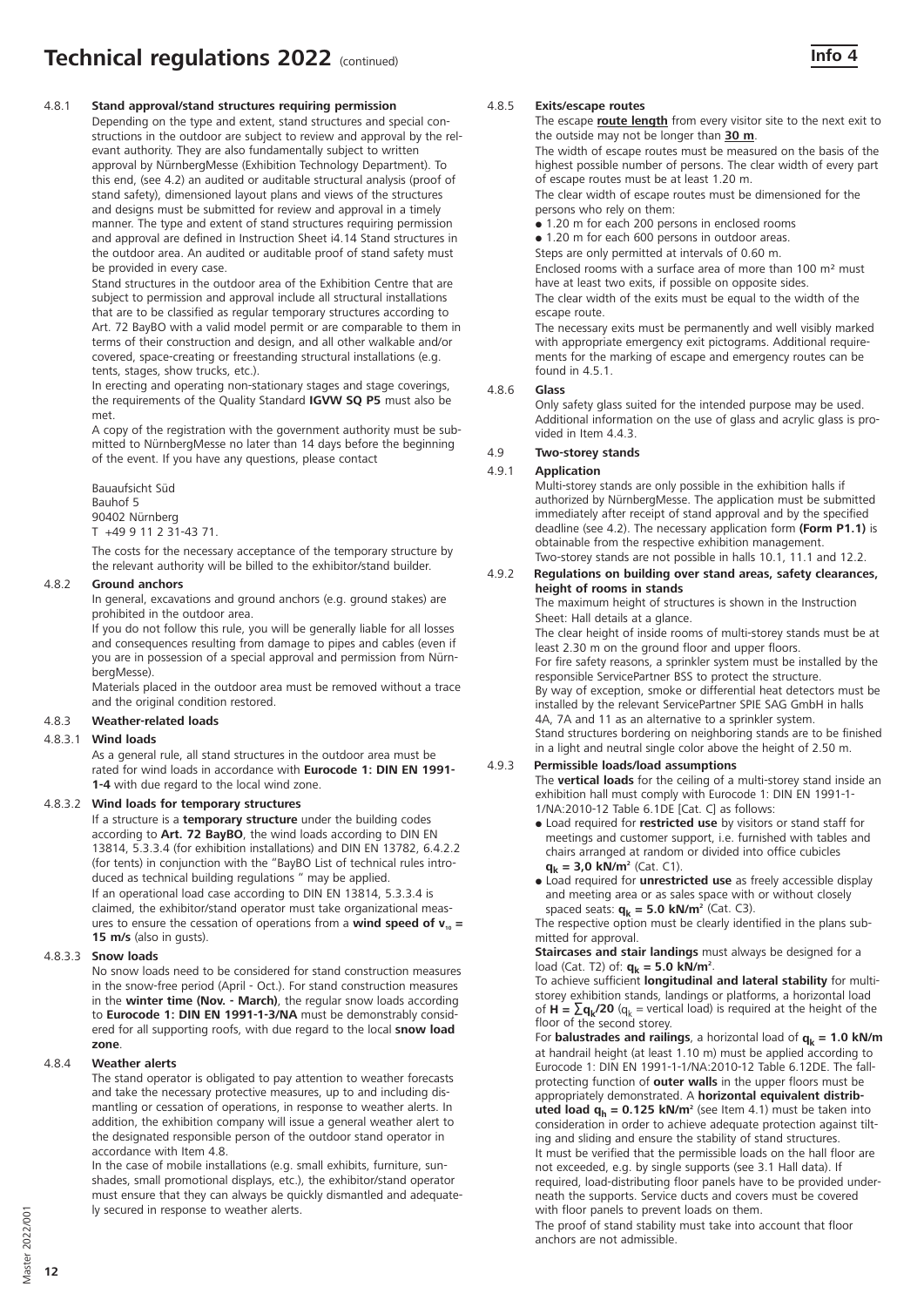# **Technical regulations 2022** (continued) **Info 4** and **Info 4** and **Info 4** and **Info 4** and **Info 4** and **Info 4** and **Info 4** and **Info 4** and **Info 4** and **Info 4** and **Info 4** and **Info 4** and **Info 4** and **Info 4** and

#### 4.9.4 **Escape routes, stairs**

The **walking distance** to the next hall necessary gangway from any accessible point on the top floor of a multi-storey stand **must not exceed 20 m**. Escape routes may not pass through functional areas (e.g. kitchen, storage room).

The following minimum **number and clear width of escape routes**  (exits, corridors) are to be provided:

- up to 100 m<sup>2</sup>: and less than 100 people 1 escape route (clear width 0.90 m)
- over 100  $m<sup>2</sup>$ : and less than 200 people at least 2 escape routes (0.90 m wide)
- more than 100 m<sup>2</sup> and more than 200 people at least 2 escape routes (each 1.20 m wide)
- Escape route widths are to be graduated only in 0.60 m increments per 100 people.

If the floor space of the upper floor exceeds 100  $m^2$ , at least two stairs are required. The stairs must be positioned opposite each other.

All **stairs** must conform to DIN 18065 and must have a clear width of at least 1.20 m.

The necessary stairs and the stairs used for general visitor traffic must have closed steps. Winding or spiral stairs are not permitted. The rise of the stairs must not exceed 0.19 m and the depth of the treads must not be less than 0.26 m. When determining the tread width, it should be ensured that "undercutting" (e.g. with risers) cannot be taken into account. Furthermore, in designing the undercutting, care must be taken to ensure that the heel is not caught when going down stairs.

With stairs, an intermediate landing must be provided after 18 steps. The depth of the landing should be a multiple of the step dimension. An uneven number of steps should be taken as a basis. Stairs may not begin immediately behind a door. There must be a sufficient landing (min. depth 1.0 m) between the staircase and the door.

Winding or spiral stairs are not permitted.

**Hand rails** must offer a firm grip and be continuous.

The side clearance between hand rails and adjacent parts must be at least 0.05 m.

Stairs must have handrails on both sides. Stairs more than 2.40 m wide must have central handrails. The clear headroom must be at least 2.00 m.

Due to the design of multi-storey exhibition stands, the general **safety lighting** available in the hall may not work in all areas of the stand in the event of a power outage. To ensure that persons in these enclosed areas can find their way safely to the general traffic areas, it is necessary to install an additional, own safety lighting system (see Item 5.3.5), which must be coordinated with NürnbergMesse in advance (see Item 4.2).

Escape and emergency routes must be permanently marked in accordance with ASR A1.3 or DIN EN ISO 7010, DIN EN 1838 and DIN 4844-1. It must always be possible to open the doors to these exits from inside to the escape direction during the event and these doors must not protrude into the hall gangways. An appropriate niche must be provided in any case.

#### 4.9.5 **Building materials**

In the case of two-storey stands the load-bearing structures, ceilings on the ground floor and floor of top floor have to be made of flame resistant materials (to DIN 4102 or EN 13501-1) or flame retardant components as a minimum. Further requirements relating to stand construction and decoration material are described in 4.4.1.1. Stand roofing/ceilings are to be executed in accordance with 4.4.2.

# 4.9.6 **Upper floor**

If balustrades are necessary on the upper floor, a lip of at least 5 cm must be provided on the floor at the base of the railings to **prevent objects rolling over** the edge.

**Railings and balustrades** are to conform to **Item 4.6** and **Item 4.9.3**. Handrails/upper balustrade ends must be designed in such a way as to prevent the placement of objects and the risk of their falling below.

The fall-protecting function of **outer walls on the upper floor**  must be assured and demonstrated in the structural calculations. If **ceilings above the upper floor** are closed design, the requirements for **stand roofing** as per **Item 4.4.2** must be observed.

All reception and lecture rooms enclosed on all sides must have a **line of sight** to the hall. For other requirements please refer to 4.4.4.

In addition to the fire extinguishers available on the ground floor, on the upper floor at least one **fire extinguisher** (EN3) must be provided ready for use in a prominent position for each stairway (see Item 4.4.1.13).

### **5. Industrial safety, technical safety regulations, technical rules, technical supplies**

#### 5.1 **General regulations**

Assembly and dismantling work may only be carried out in accordance with labour and industrial regulations. The exhibitor/stand builder/customer is responsible for operating safety and for compliance with the Occupational Health & Safety and Accident Prevention Regulations on his stand/event area.

#### 5.1.1 **Damage**

Any damage to the exhibition grounds, its buildings or installations caused by exhibitors or their agents will be rectified by NürnbergMesse at exhibitor's cost after the end of the event. The exhibition areas must be restored to their original condition after dismantling and all damage is to be notified to the event organizer. The exhibitor is responsible for any damage caused to the hall ceilings, walls, floors and installations. Stands not dismantled or exhibits not removed by the official deadline for dismantling may be removed and stored by the exhibition forwarding agent at the exhibitor's cost and risk or disposed of at the exhibitor's cost.

#### 5.1.2 **Coordination of work at the exhibition site**

If the employees of different companies must perform work concurrently at the exhibition site/event area (especially in the assembly and dismantling phases), **the stand construction supervisor** must perform a **coordination according to the German Working Conditions Act** (ArbSchG) and DGUV (German Statutory Accident Insurance) Regulation 1 to rule out possible mutual threats.

This applies particularly also to the work performed by service providers of the exhibition company on the exhibition stand. In addition, necessary measures to improve the safety and health protection of employees in the workplace in accordance with the currently valid European Directive EC-RL 89/391/EWG must be observed and implemented in the work performed at the exhibition site.

Entering the exhibition site during assembly, conversion, and dismantling may be associated with dangers that necessitate the wearing of suitable **personal protective equipment (PPE**). The exhibitor must conduct a risk assessment for its employees and contractors under its own responsibility and inform them of dangers, compensation measures, and suitable personal protective equipment (PPE). The exhibitor is responsible for implementing and monitoring the specified measures.

### 5.2 **Use of tools and equipment**

The use of bolt-firing tools, nail guns and chain saws is prohibited. The use of woodworking machines without sawdust extractors is prohibited.

In general, all types of **wood working** during the event must be notified to NürnbergMesse (see Item 4.2) and require a written approval. During all wood working demonstrations, suitable safety enclosures must be provided for the protection of visitors (see also Item 5.6.2.1). Furthermore, suitable fire prevention measures must be implemented.

The requirements of DGUV Information 203-006 must be observed in the selection and operation of **electrical equipment and tools**.

Rented **elevating work platforms** may only be operated by qualified persons above the age of 18 years. Proof of qualification to IPAF or DGUV Rules of Procedure 308-008 must be provided. Drivers must be in possession of driving licences at all times. For reasons of safety and liability, elevating work platforms may only be requested from our ServicePartner SPIE SAG GmbH. Cranes and forklift trucks may only be used by the forwarding agents appointed by NürnbergMesse.

For safety and liability reasons, working platforms etc. may only be requested via our ServicePartner SPIE SAG GmbH.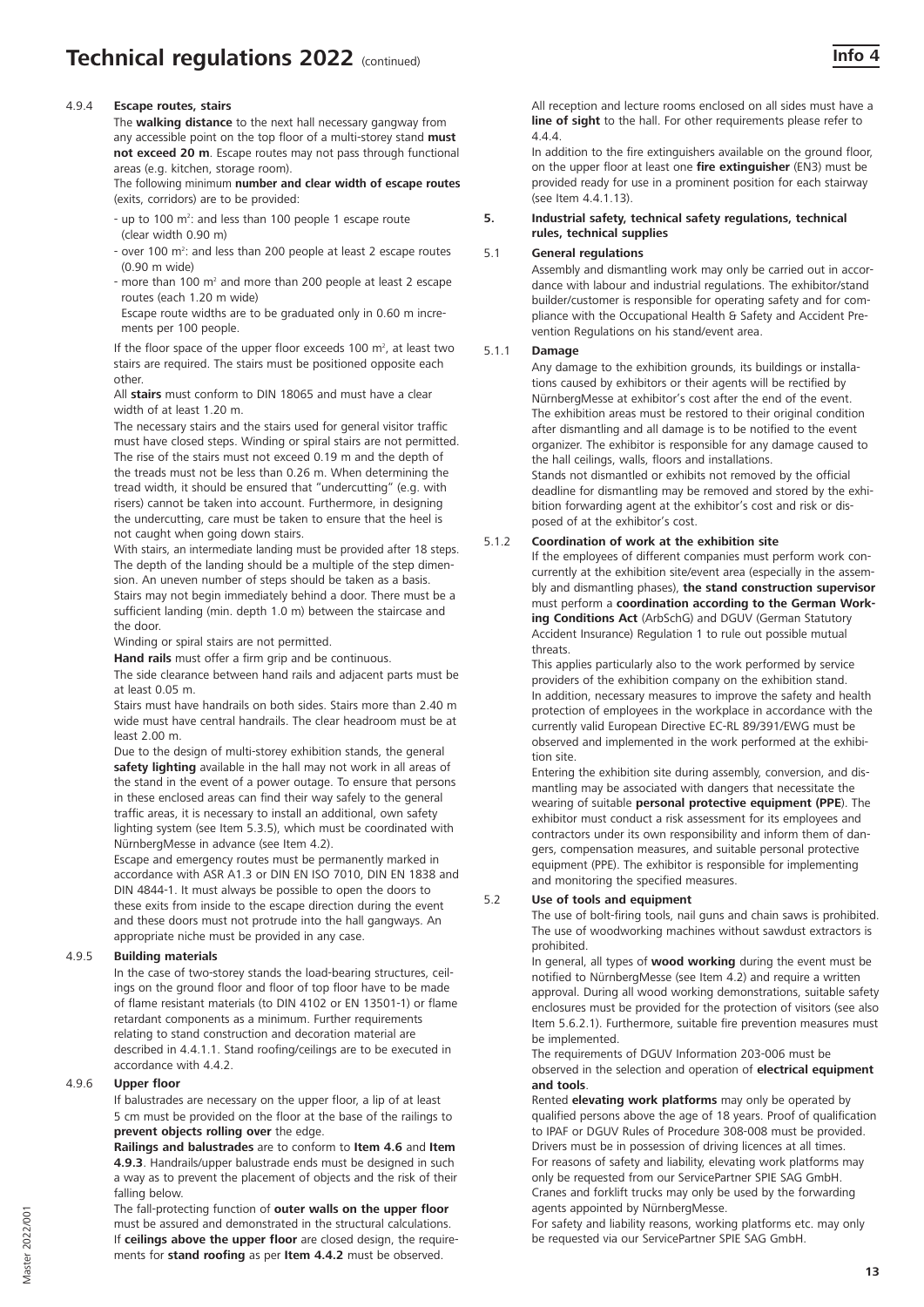# 5.2.1 **Explosive mixtures**

Explosive mixtures may be formed when handling flammable hazardous materials (e.g. liquids, gases, dusts. etc.). It is therefore essential that an **explosion protection document**  is prepared for all systems, structures, exhibits or demonstrations involving hazardous materials of this type.

 The explosion protection document must be drawn up by the exhibitor. The complete explosion protection document must be submitted by the exhibitor to NürnbergMesse in time (see Item 4.2) beforehand for approval. Safety against explosion will be tested on site, for a fee, before the system is taken into operation (before the start of the trade fair).

If no explosion protection document is submitted or if defects are found during the inspection on site, the operation of the system/the demonstration cannot be approved.

Detailed information about the explosion protection document and the explosion safety test is provided in the information sheet **i4.15 Explosive Mixtures**.

# 5.2.2 **Devices for catching wood dust and shavings**

Devices for the extraction and storage of dust, shavings or chippings from wood or wood materials (e.g. silos) must be tested before start of operation in accordance with the German Hazardous Substances Act (GefStoffV) by a person authorized to carry out testing according to the German Occupational Health and Safety Regulations (BetrSichV), taking into account the proposed mode of operation, to ensure that they are in order in terms of their assembly, installation, set-up conditions and safe function.

In general, devices of this type must be notified in time (see Item 4.2) in advance to NürnbergMesse for approval. The operator of the system is responsible for guaranteeing operating safety on start of operation (see Item 5).

The operator/exhibitor must draw up a **risk assessment in the form of an explosion protection document** (according to the Hazardous Substances Regulations, Industrial Safety Regulations, TRGS 720 bis 725 und TRGS 727) and enclose it with the notification (see information sheet **i4.15 Explosive Mixtures)**.

If **wood working machines** are demonstrated during the trade fair so that an increased **amount of dust or shavings** becomes likely, the provisions of DGUV Information 209-083 and 209-045 regarding the installation of automatic spark extinguisher systems must be also be followed. In justified exceptional cases (e.g. restricted demonstration of the system), there may be no need to install the spark extinguisher system once approval has been given in writing by NürnbergMesse (see Item 4.2).

#### 5.3 **Electrical installation**

#### 5.3.1 **Connections**

When ordered, each stand to be supplied with electricity will receive one or more connections, which will be installed exclusively by the relevant ServicePartner of NürnbergMesse. The installation of these connections is only to be carried out by the responsible ServicePartner of NürnbergMesse. The layout plan showing the desired position of the connections is to be enclosed with the orders on the order form. Electricity consumption will be charged at a fixed amount for connections up to 20 kW and based on meter readings for connections over 20 kW.

The power supply is available from the start of assembly until the end of dismantling. Other times of availability can be arranged with the responsible ServicePartner. The exhibitor is obliged to protect his supply connection point against damage and accidents.

For safety and fire protection reasons, all electricity consumers must be shut off upon leaving the stand at the end of every event day. By way of exception, safety systems, emergency lighting, refrigerators and servers may remain in operation. Generators may not be used at exhibition stands.

# 5.3.2 **Stand installation**

Electrical installation work on the stand can be carried out to order by the responsible ServicePartner of NürnbergMesse. Within the stands, i.e. from the transfer point, installation work after the supply connection point on the stand can be carried out by the exhibitor's own electricians or by approved electrical contractors in accordance with VDE regulations, applicable European regulations and current engineering practice. If clamp or screw connections are used in the installation within the stand, the electrician performing the work must inspect the installed system. Afterwards, the electrician must prepare written documentation of the inspection (measurement reports and construction certificates), which must be kept on hand at the stand for examination. In addition, the valid inspection reports for all electrical equipment according to DGUV Regulation 3 must be kept on hand.

Connections, machines and equipment that do not comply with the regulations or whose consumption is higher than registered are inadmissible. Such items may be removed from the stand and taken into custody by NürnbergMesse at exhibitor's cost and risk.

#### 5.3.3 **Installation and operating regulations**

The entire electrical installation is to be carried out in accordance with the latest safety regulations of the Electrical Engineering Association (VDE) and Accident Prevention Regulations (DGUV Regulation 3).

The requirements of VDE 0100, VDE 0100-706, VDE 0100-718, VDE 0108, VDE 0128, VDE 0100-560 and VDE 0100-711 (IEC Standard 60364-7-711). The exhibitor assumes full liability for damage resulting that may occur due to faulty electrical installations on halls and building parts of NürnbergMesse and on the stands and exhibits of other exhibitors.

Protection with residual current devices (RCD) is mandatory for all power circuits.

An RCD with a maximum fault release current of 30 mA is specified for mains sockets and lighting circuits. Another suitable method of protection may be used for special machinery and equipment (frequency converters). The exhibitor is responsible for such measures.

The amount of high- or low-frequency interference with the mains supply must not exceed the limits stated in VDE 0160 and VDE 0838 (ISO 50 006 and EN 61000-2-4).

Cables with solid conductors must be laid and connected permanently. Flexible cables must be provided with strain relief devices. The minimum specification for all cables used during assembly and dismantling is H07RNF or at least equivalent (VDE 0298). Cables such as H05.... or similar may only be used in areas where they are subject to low mechanical loads (VDE 0298). Only cable with a minimum cross-section of 1.5 mm<sup>2</sup> Cu may be used. Conductive components are to be incorporated in the precautions for protection against indirect contact (stand grounding and/or equipotential bonding).

Secondary circuits (all cables from the provided electrical connection) must be protected from short-circuit and overload using suitable circuit breakers.

Low-voltage systems may only be operated with safety transformers to DIN EN 61558 (VDE 0570) or 61046/61047 or equivalent. The transformers must be suitable for installation on combustible surfaces and their primary and secondary circuits equipped with protection against overheating, short-circuit and overload. Bare (uninsulated) electrical conductors and clamps are prohibited in low- voltage lighting systems and cable systems must also be completely insulated. All terminal connections have to end in a closed box. Flexible cables (and flat cables) must not be laid under floor coverings without protection against mechanical loads. The electrical installation on the stand may not be taken into operation for the event until it has been accepted and inspected and approved by an authorized person. An acceptance report must be available for inspection on the stand.

#### 5.3.4 **Safety measures**

As a special precaution, all heat-generating electric appliances (hot plates, spotlights, transformers, coffee percolators, etc.) are to be mounted on non-combustible, heat-resistant, asbestos-free bases. Depending on the **heat generated**, sufficient separation is to be maintained from combustible materials.

Light fittings may only be mounted on non-combustible decorations or the like. Spotlights, floodlights, spotlights on luminaire tracks and their supply fittings such as power rails, switch boxes or the like are to be secured individually with **safety back-up wire ropes** to current standards.

Power rails have to be fitted with protective caps. They must not be fastened using cable ties. In the case of halogen lighting only spotlights with **protective screens** are admissible. In addition, suitable **shatter protection** as specified by manufacturer must be used in the case of lens spotlights (e.g. natural light spotlights with exchangeable lenses, or PAR spotlights with halogen bulbs). When UV lamps are used, any threats resulting from increased radiation exposure must be ruled out. When discharge lamps are used, appropriate **UV filters** conforming to the manufacturer's instructions must be used. UV lamps of types UV-B and UV-C may be used for the intended purpose in devices designed for that purpose only if it can be assured that no unprotected radiation can escape.

Unauthorized modifications to hall lighting such as removing individual fluorescent bulbs is prohibited.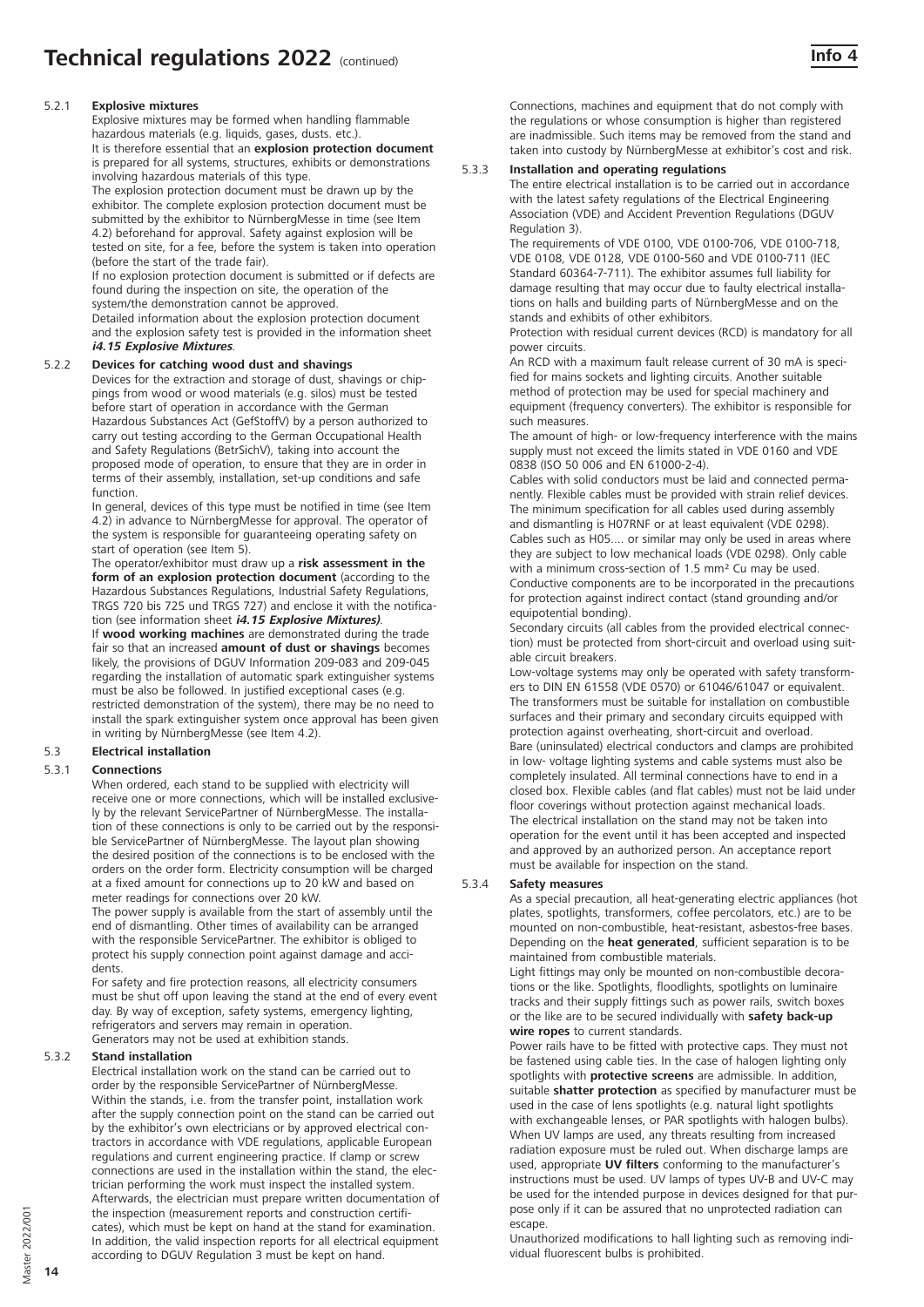# 5.3.5 **Emergency lighting**

Stands whose special design means that the existing general emergency lighting of the building is ineffective must have their own additional emergency lighting in accordance with VDE 0100-718 and DIN EN 50172.

This is to be designed to ensure safe access to the general escape routes.

#### 5.4 **Water and waste water installation**

When ordered, each stand to be supplied with water and waste water drainage will receive one or more connections to current standards.

These connections may only be installed by the relevant ServicePartner of NürnbergMesse. A layout plan showing the desired placement of the connections must be enclosed with the orders placed using the required form.

All installations inside the stands have to comply with the current regulations and engineering practice (e.g. drinking water regulations and DIN 1988), so as to prevent any lasting impairment of drinking water quality due to the installation and operation of a connection.

NürnbergMesse reserves the right to perform random inspections of the installations.

Continuous flow coolers may not be connected directly to the drinking water supply.

It is forbidden to take water from hydrants or other fire extinguishing equipment.

For safety reasons, the water supply is shut off on the last day of the exhibition – usually one hour after closing time!

Chemically contaminated waste water, food and grease residues must not be introduced into the waste water system but must be properly disposed of.

For more information, guidelines and conditions see Online ExhibitorShop (OES) under Water supply and drainage.

### 5.4.1 **Connections**

In the installation of the water connection, the feed line is usually installed in the form of a ½-inch hose and the drain line in the form of a 50 mm pipe (DN 50).

The connections lead from the service shafts in the hall floor within the stand area (positioned according to the hall layout plan). Within the stand, the lines are laid on the hall floor, meaning that the arrangement of the pipelines must be coordinated with the relevant ServicePartner in advance and it may be necessary to consider the installation height of the pipes and lines. The placement of lines that cross other stands must be avoided; in exceptional cases, such placement requires the prior written approval of NürnbergMesse (see Item 4.2). The lines must be laid and covered in such a way as the ensure traffic safety. The exhibitor bears the costs of this work.

Water pipes may not be placed in the hall gangways!

# 5.4.2 **Use of water-bearing systems and equipment**

When using water e.g. in basins, fountains, water walls, humidity or other water spray systems at the stand, the water must be completely hygienic.

This is why when using such systems the circulating water must always be protected from infection.

Documentary evidence of this must be produced at the request of NürnbergMesse.

The use of the systems described above must limited on the stand area. Hall gangways or other exhibitors must not be located in the effective area of such systems or equipment.

The exhibitor is liable for water damage and related consequential damage.

# 5.5 **Compressed air/gas installation**

# 5.5.1 **Compressed air**

When ordered, each stand to be supplied with compressed air (max. 7.5 bar) will receive one or more connections of the required size. The supply connection point is always fitted with a ball valve or quick coupler.

The installation of these connections is only to be carried out by the responsible ServicePartner of NürnbergMesse.

The layout plan showing the desired connection points is to be enclosed with the orders on the order form.

The amount of compressed air used is included in the connection charge

Compressed air is available during the official assembly and dismantling period. During the event, compressed air is available from 8:00 until closing time. For safety reasons, the compressed air supply is shut off at all other times.

Compressed air can be provided outside the stated times by arrangement and at extra cost.

#### 5.5.1.1 **Connections**

Nominal widths of up to 1 inch are possible for the installation of compressed air connections.

The connections lead from the supply ducts in the hall floor within the stand area (positioned according to the hall layout plan). Within the stand, the lines are laid on the hall floor, meaning that the arrangement of the pipelines must be coordinated with the relevant ServicePartner in advance and it may be necessary to consider the installation height of the pipes and lines.

#### 5.5.1.2 **Stand installations**

Qualified employees of the exhibitor may perform the installation of compressed air lines from the main connection and connections to exhibits inside stands if they observe the applicable regulations. Alternatively, the work can be ordered from the responsible ServicePartner of NürnbergMesse or carried out by suitably qualified outside contractors.

The exhibitor bears responsibility for self-installation.

### 5.5.1.3 **Installation and operating regulations**

We recommend the installation of fine filters, water traps, reducing valves and safety valves to protect exhibits. The hoses and fittings used must be rated for a minimum operating pressure of 10 bar and protected against mechanical loads. The hoses must be laid and fixed to allow the smallest possible freedom of movement in the event of an accident – especially at the joints.

#### 5.5.1.4 **Compressed air cylinders**

The large capacity of the supply network means that compressed air chambers/cylinders are not normally required for the operation of exhibits. In general, compressed air containers must be rated for a minimum operating pressure of 10 bar and equipped with tested and approved fittings according to the German Occupational Health and Safety Regulations (BetrSichV).

The inspection log for the specified initial inspection and regular 5- or 10-year inspections must be available on the stand. Compressed air containers must pass an acceptance inspection by an authorized person (according to TRBS 1203 Part 2) before being taken into operation and the inspection certificate must be available on the stand.

#### 5.5.1.5 **Compressors**

Own compressors are not permitted for operational safety reasons. This also includes the use of small or auxiliary compressors. Compressors may be used under certain conditions and with the written approval of NürnbergMesse (see Item 4.2).

Exceptions to the aforementioned prohibition are possible in the following cases:

- The compressor is an integral part of the exhibit
- The compressor is your exhibit
- The compressor is an integral part of the exhibit and is sold together with it

In general, compressors may only be used if they have been inspected by a capable person to verify their operability and operational safety in accordance with the applicable BetrSichV and TRBS 1203 (Part 2).

The noise produced by the compressor may not disturb exhibitors and visitors and may not exceed 70 dB (A) at the edge of the stand.

The manufacturer's EC declaration of conformity for the compressor is to be available at the stand.

The exhibitor is responsible for proper disposal of condensates and solids containing oil and waste oil. Evidence of this is to be available at the stand.

#### 5.5.2 **Gas**

It is not possible to supply gas/natural gas from the hall network of NürnbergMesse.

Please refer to Item 5.7 is technical gases are used.

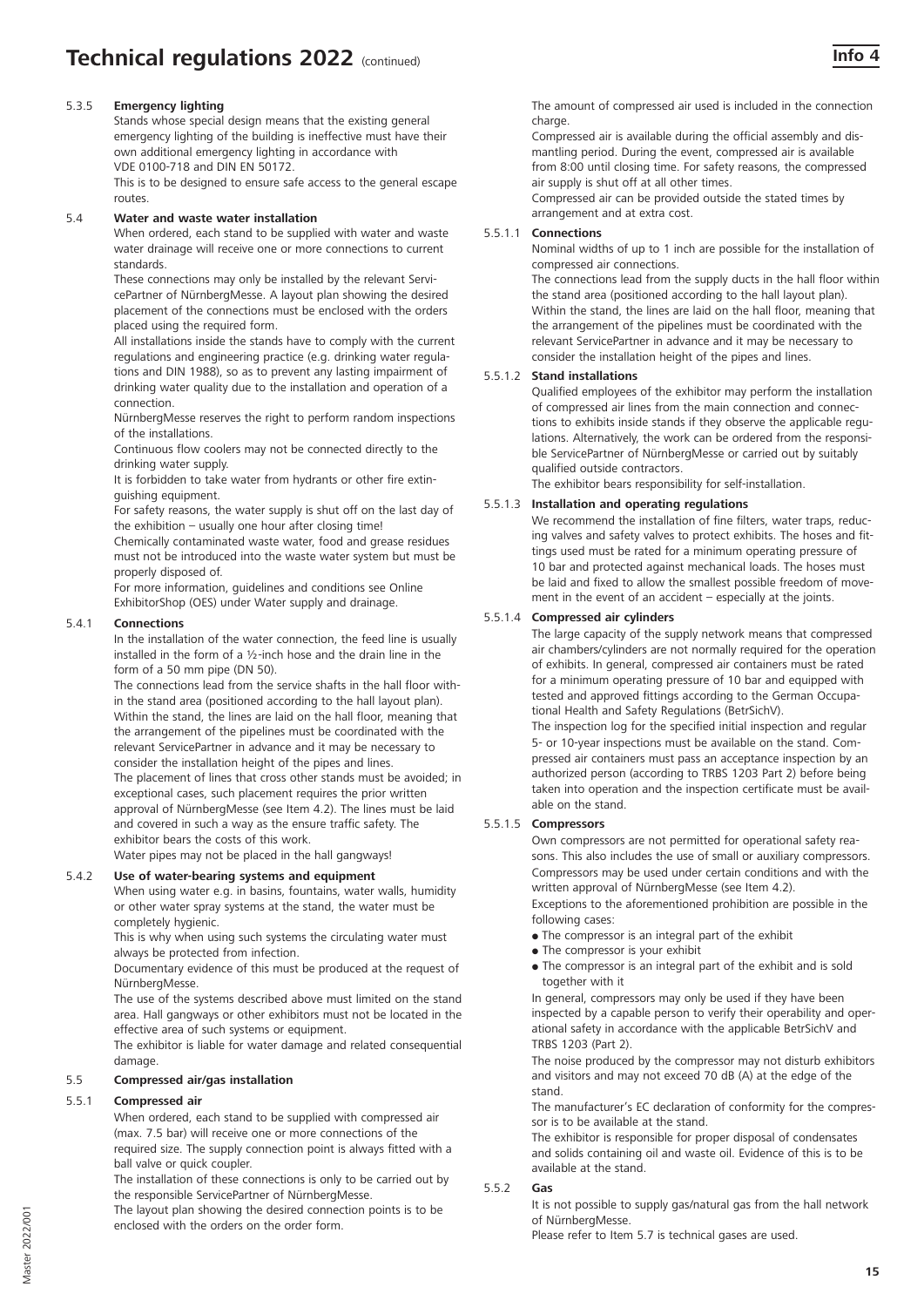#### 5.6 **Machines, pressure vessels, exhaust gas systems**

#### 5.6.1 **Noise emission**

The operation of machinery and equipment causing noise is to be limited as far as possible in the interest of all exhibitors and visitors. The noise at the edge of the stand must not exceed 70 dB(A) and measures to prevent the risk of hearing loss of the audience according to DIN 15905 (Part 5) must be taken.

The exhibition management team may establish demonstration times for noise-generating machines and devices to prevent a continuous noise nuisance for other exhibitors and visitors. Furthermore, if demonstrations cause noise, the exhibitor may be required to provide suitable hearing protection free of charge. The exhibitor must provide signs to draw attention clearly to the emission of noise and the provision of hearing protection.

The operation of machinery and equipment with centrifugal force is only admissible provided there is no transfer to building components. DIN 4150-2 can be applied to determine and comply with the permissible vibrational immission limits according to the Federal Immission Control Act (BImSchG).

#### 5.6.2 **Product safety**

All exhibited products, equipment in need of monitoring, technical equipment, medical products and consumer products must fulfill the requirements of the Product Safety Act (ProdSG) and the respective harmonized EU regulations.

Technical equipment and consumer products not conforming to these requirements must bear a sign in a prominent position stating that they do not conform to the requirements of the abovementioned act and cannot be purchased until they comply with the statutory requirements.

The relevant manufacturer's declaration of conformity must be available on the stand for technical equipment and consumer products bearing the CE marking.

For demonstrations, the necessary protective precautions must be taken by stand staff. Your attention is also drawn to the Product Liability Act (ProdHaftG) and Product Safety Regulations (ProdSV).

#### 5.6.2.1 **Safety devices**

Machines and apparatus may only be taken into operation with all safety devices in place. The normal safety devices may be replaced with a safety cover of safety glass or a similar transparent material if the same level of safety is assured.

If equipment is not being operated and is reliably secured against start-up, the safety devices can be removed to show visitors the design and finish of the covered parts. In this case, the safety devices must remain in a clearly visible position next to the machine.

Risks of injury must be precluded under all circumstances.

#### 5.6.2.2 **Inspection procedures**

The technical equipment on display will be inspected for accident prevention and safety by the responsible supervisory authority for each exhibition, if necessary with the responsible trade association committees, and checked for compliance with the safety requirements.

The EC declaration of conformity or manufacturer's declaration and operating instructions in the German language must be available for inspection on the stand to enable the authority to check the CE marking. In case of doubt, the exhibitor should contact the responsible authority at an early stage before the start of the exhibition.

#### 5.6.2.3 **Requirements before start-up**

NürnbergMesse is entitled to ban the operation of machinery, apparatus and equipment at any time, if such operation is deemed to constitute a hazard to persons and property or adversely affect other exhibitors or the orderly running of the exhibition.

#### 5.6.3 **Pressure vessels**

# 5.6.3.1 **Acceptance certificate**

Pressure vessels may only be operated on the stand if the inspections stipulated in the currently valid Occupational Health and Safety Regulations (German BetrSichV) have been carried out. The associated inspection certificates are to be available at the installed location of the pressure vessel (exhibition space) and presented to the responsible supervisory authority or NürnbergMesse on request.

#### 5.6.3.2 **Testing**

In addition to the submission of certification on structural and hydrostatic pressure testing (EC declaration of conformity plus the necessary documents in German or English), an acceptance inspection must be conducted on site by a capable person or approved inspection agency..

Pressure vessels and pressure systems must be inspected on site before initial operation, following modifications requiring a renewed inspection and then recurrently by the above-mentioned persons. If the pressure system is assembled on site at the exhibition centre, this system must then be inspected in the same way as before initial operation.

#### 5.6.3.3 **Rented equipment**

As during the relatively short assembly period it is not possible to conduct assessments of pressure vessels without an EC declaration of conformity, preference should be given to rental equipment that has already been tested.

#### 5.6.3.4 **Supervision**

The necessary acceptance certificate must be available for the trade inspectorate during the event at the exhibition stand. Information for specific exhibitions is available from the responsible supervisory authority.

#### 5.6.4 **Exhaust gases and vapors**

Combustible and/or oily vapours, gases, aerosols and dust emitted by exhibits and equipment that constitute a health hazard or nuisance to the general public must not be discharged into the halls. They must be discharged outside through suitable pipes in accordance with the German Federal Immission Control Act.

Vapors or odors given off by cooking appliances must not be discharged into the hall but have to removed using an exhaust air system or treated using suitable activated carbon or aerosol separators.

#### 5.6.5 **Exhaust gas systems**

To discharge vapors and gases that are combustible, hazardous to health or a nuisance to the general public an exhaust gas duct with outlet has to be installed.

The exhaust gas ducts will be mounted into the atmosphere only by the relevant ServicePartners of NürnbergMesse using their own material, insofar as technically feasible. The connections to the exhibits are to be executed by the exhibitor. The connections must comply with the regulations in force and accepted engineering practice.

Pipes discharging fumes and waste gas must be made of non- combustible materials. The distance from exhaust gas piping to combustible materials or similar must be at least 0.50 m and if necessary enclosed in a protective pipe or sleeve.

Exhaust gas systems are generally to be approved in writing by NürnbergMesse.

#### 5.7 **Use of compressed gases, liquid gases and combustible liquids, fuel paste and other fuels**

#### 5.7.1 **Compressed and liquid gas systems**

The storage and use of compressed and liquid gas in the exhibition halls or outdoor area is prohibited unless approved in writing by NürnbergMesse.

#### 5.7.1.1 **Approval of compressed gas cylinders**

The storage and use of liquid gas or other combustible or noncombustible gases in compressed gas cylinders, compressed gas packs or tanks without the written approval of NürnbergMesse per Form P2 (see Item 4.2) are prohibited.

Compressed gas cylinders must be protected against impact, falling over, unauthorized use and heating up in accordance with the relevant accident prevention regulations. Toxic gases may not be used.

When using technical gases, the supply in the stand must be limited to the lowest possible quantity that is immediately required for the work process. If necessary, the container must also be replaced several times a day.

The gas cylinder may be stored in the exhibition stand for day-today use only during the event hours. Technical gases (and compressed gas cylinders) must generally be stored outside of the halls during assembly and dismantling and overnight.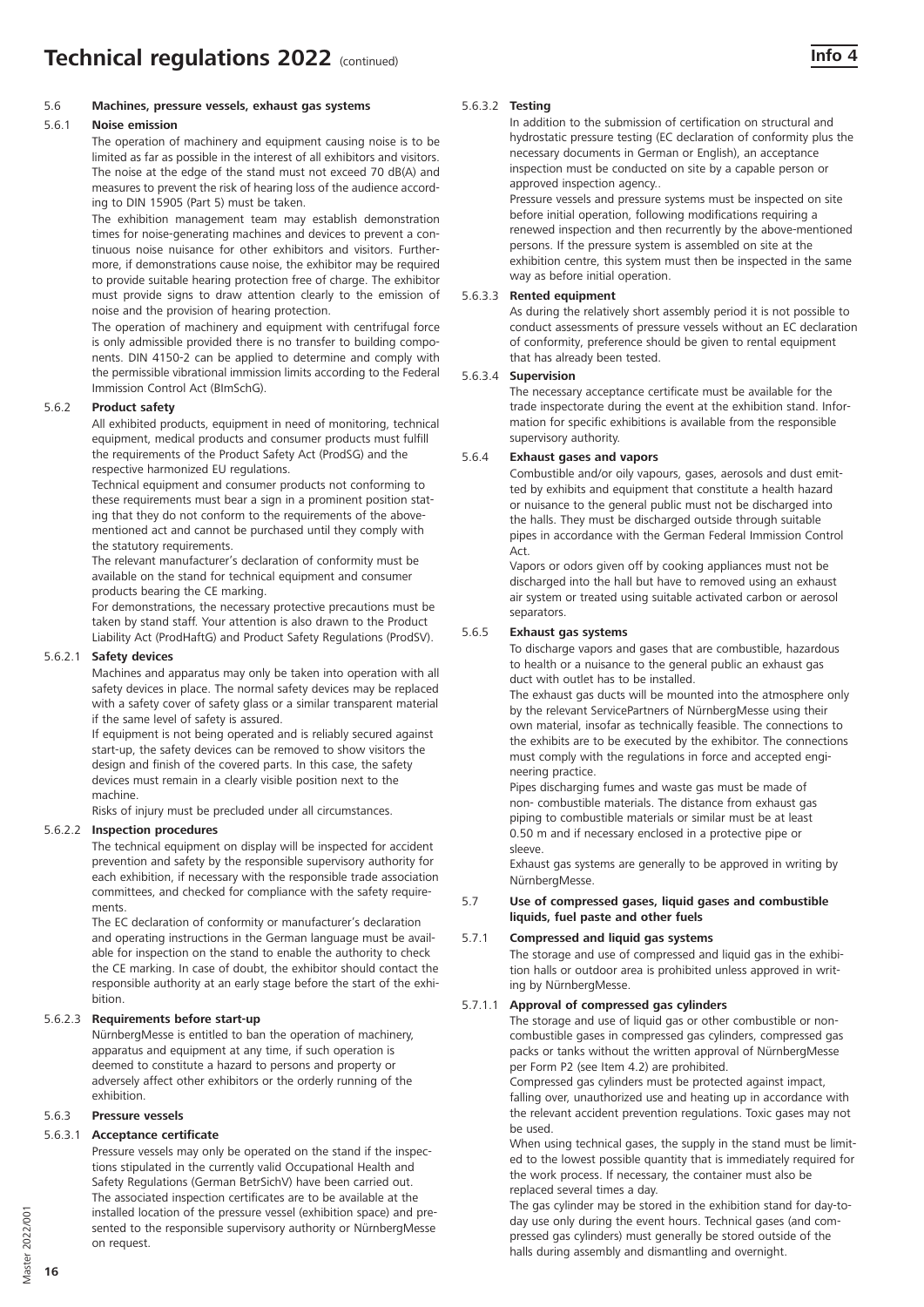Gas cylinders must feature approved safety valves and be sealed at the close of day.

**Only one cylinder filled with combustible technical gases to a max. net weight of 5 kg** may be used for each stand in the halls. **Non-combustible technical gases are limited to a max. net weight of 11 kg.** Only one connected use cylinder may be located in the stand.

If a larger quantity of technical gas is needed to operate an exhibit, NürnbergMesse shall work with the exhibitor, the relevant authorities and the ServicePartners to find a way of storing it outside the hall.

In addition to the currently valid Hazardous Substances Regulations (GefStoffV), the provisions of TRGS 510 and TRGS 800 must be observed. Colour marking of compressed gas cylinders as per DIN EN 1089 is necessary.

#### 5.7.1.2 **Use of liquid gas**

When **using combustible liquid gas, only one compressed gas cylinder with a content of up to 5 kg** may be set up in any one exhibition stand, subject to the written approval of NürnbergMesse.

The lines to the operating unit and the feed line must be installed in the form of rigid pipes or flexible metal-reinforced hoses. The operating unit must be set up on a large and non-combustible base at an adequate distance from heat sources and in such a way that it cannot topple over. Open fireplaces and hot surfaces must be kept at a minimum distance of 1.5 m from emergency routes (e.g. hall gangways) and effectively shielded. A gas detection system is required in certain cases.

An acceptance certificate for the liquid cylinder must be prepared by a capable person and submitted to NürnbergMesse. The prescribed instruction sheet for the operation of the unit must be displayed in a clearly visible place.

#### 5.7.1.3 **Installation and maintenance**

Liquid gas systems are to be installed and maintained in accordance with the "Technical Rules for Liquid Gas" DVFG-TRF 2012 (publisher: DVGW Deutscher Verein des Gas- und Wasserfaches e.V. and DVFG Deutscher Verband Flüssiggase e.V.), DGUV Regulation 79 and the DGUV Regulation 80 "Use of Liquid Gas". Please pay attention to Item 5.7.1.1.

The operator of the system must prepare an **explosion protection document** in accordance with § 3 and § 5 of the German Occupational Health and Safety Regulations and submit it with the application for approval. The overall system must be **inspected by an expert (capable person)** in accordance with DGU-VPrinciple 310-005 before being placed in service. The expert must be engaged directly by the exhibitor.

# 5.7.2 **Combustible liquids**

The storage of combustible liquids is prohibited as a general rule. Exceptions for operational reasons must be coordinated with NürnbergMesse using Form P2 at an early time (see Item 4.2); written approval is required.

DGUV Rule 113-001, TRGS 510 and the corresponding documents, as well as the instructions of the safety data sheet, must be followed. Because combustible liquids are usually also declared to be hazardous substances, the requirements of Item 5.8 must be observed.

Combustible liquids kept on the site may not exceed the necessary quantity for the work process.

The quantity kept on hand may not exceed one day's supply. Refillings must be notified and may only be done outside of visitor hours and in compliance with the technical safety regulations. Emptied containers must be removed immediately from the hall. The storage of flammable and/or explosive cleaning agents in the hall is prohibited.

The smoking ban must be strictly observed.

Suitable extinguishing agents for liquid fires must be provided in a sufficient quantity. See Item 4.4.1.13.

The use of dummies is prescribed for exhibition purposes.

#### 5.7.3 **Open flame, fuel pastes and other fuels**

Heating and cooking appliances using wood, charcoal, gas, combustible liquids or fuel pastes are not allowed in the halls.

#### 5.8 **Hazardous substances**

The deployment and use of materials or products containing asbestos, or of other hazardous substances or building materials containing hazardous substances, are prohibited.

This ruling is based on the Protection against Hazardous Substances Act (Chemicals Act), as amended, Federal Law Gazette (German BGBl) 1, Part 1, page 1703, in conjunction with the Prohibited Chemicals Act (Chem.Verbots V) and the Hazardous Substances Regulations (GefStoff V).

In general, the use of substances declared or marked as hazardous must be notified in good time to NürnbergMesse (see Item 4.2). For inspection and release, it is essential that the notification is accompanied by a list of substances including the correspon-

#### ding **safety data sheets and operating instructions along with a risk assessment**.

If hazardous materials are handled and used in connection with exhibits, the exhibitor must guarantee that this does not cause any risk. Based on the Hazardous Substances Regulations (Gef-StoffV), it is essential that the exhibitor prepares a risk assessment beforehand. The determined and specified protective measures must be implemented at the stand and the local staff must be instructed according to the risk assessment. The risk assessment and the safety data sheets for the hazardous materials must be kept permanently on the stand and displayed so that they are clearly visible.

#### 5.9 **Performance areas**

Performance areas are defined areas used for artistic and other performances.

Performance areas are areas used for artistic and other perform For performance areas of more than 50 m² or 200 m², "event equipment directors" must be appointed in accordance with § 39 of the Bavarian Venue Regulations (BayVStättV) in conjunction with § 40. Even for smaller performance areas, complex technical installations and structures may require the presence of a **"responsible person for event technology"** according to BayVStättV § 39 in conjunction with BayVStättV §40. The "responsible person for event technology", who will be present during assembly and dismantling, rehearsals and during the performances on location must be designated in writing to NürnbergMesse (see Item 4.2 for contacts).

All stage and performance-related structures are to be installed as per the latest state-of-the-art (DGUV Regulation 17, formerly BGV C1 and instructions contained therein). NürnbergMesse must be notified of stage effects (e.g. wind, fog, pyrotechnics, activities involving fire hazards, candles etc.) at least 28 days before the event.

Please take note of 4.2.1, because certain structures (e.g. podiums, rostrums, LED walls etc.) have to be inspected and approved by NürnbergMesse. Under certain circumstances the cavities underneath stages and podiums need to be monitored by VdScertified smoke alarms (see 4.6).

Depending on the type of event and the risk from technical structures, suitably qualified personnel (stage and studio professionals) are to be appointed.

During musical, acoustical or stage performances, the **noise level at the stand edge** may not exceed **70 dB (A)**. Any threat to the hearing sense of visitors in the stand area must be ruled out. Additional information regarding musical performances, presentations, acoustical or optical demonstrations at the exhibition stand can be found in 4.7.7 and 5.13.

# 5.10. **Radiation protection**

Information about radiation protection can be obtained from the DGUV and the responsible trade inspectorate.

#### 5.10.1 **Radioactive substances**

The handling of radioactive substances is subject to permission and must be additionally approved by NürnbergMesse. NürnbergMesse is under no obligation to grant its approval. According to the Radiation Protection Regulations (StrlSchV), approval is to be applied for from the State Environmental Protection Office and submitted to NürnbergMesse by the specified deadline (see 4.2). If approval already exists, evidence must be provided that the intended handling of radioactive substances in the exhibition grounds is legally permitted.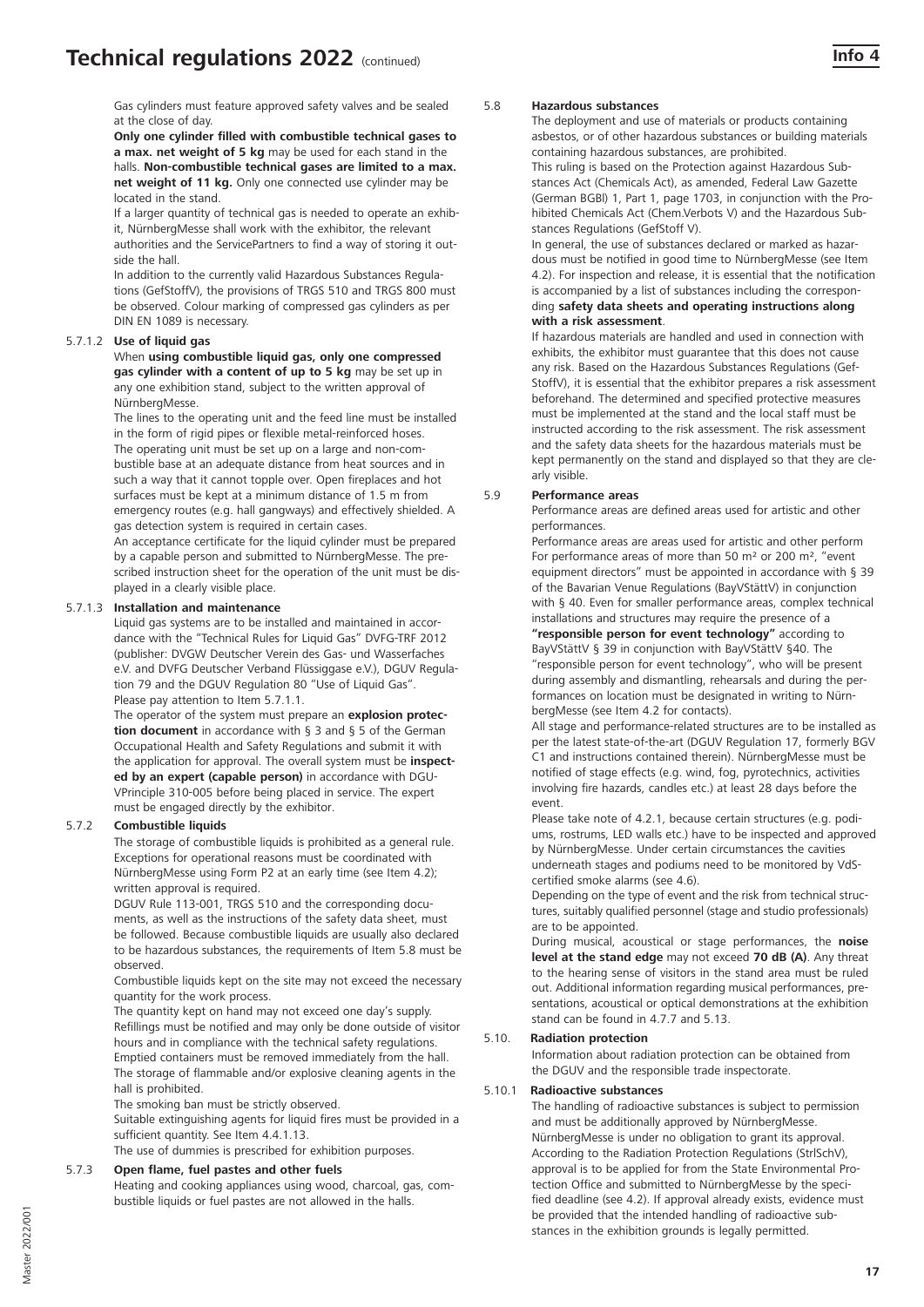# 5.10.2 **X-ray systems and stray radiation sources**

The operation of X-ray systems and stray radiation sources is subject to permission and must be additionally approved by NürnbergMesse.

The current Radiation Protection Regulations (StrlSchV) and the Radiation Protection Act (StrlSchG) must be observed. The operation of X-ray systems and sources of stray radiation is subject to approval or notifiable in accordance with StrlSchG. The authority responsible for the exhibition grounds is the Nuremberg Trade Inspectorate and applications must be submitted in writing on time (see 4.2) (see Instruction Sheet i4.11). X-ray facilities and stray radiation sources requiring permission must be inspected by an expert at the place of installation in the Exhibition Centre. The inspection report must be submitted to the government authority and NürnbergMesse. Stray radiation sources that are expressly approved for portable demonstration use outside of X-ray rooms according to the up-to-date test report do not need to be tested after installation at the exhibition stand.

The exhibitor must ensure the presence of a radiation protection officer during operation. The permission of the government authority or confirmation of registration of the X-ray system, the inspection report and technical qualification verification of the radiation protection officer must be kept on hand in the stand.

#### 5.10.3 **Laser systems**

The operation of laser systems is subject to permission and must be approved by the Exhibition Technology Departement of NürnbergMesse (see Instruction Sheet i4.10 "Operation of laser systems"). The operation of laser systems is to be notified to the responsible authority in accordance with § 5 of the Accident Prevention Regulation "Laser Radiation" (German DGUV Regulation 11 and 12). Notification is to be accompanied by a written order for the appointment of a laser safety officer for operation of the laser system and proof of appropriate liability insurance. In addition, the exhibitor must prepare a **risk assessment for the demonstration and operation of the laser system** and submit it to NürnbergMesse in advance.

The requirements of the Occupational Safety Regulation on Artificial Optical Radiation 2006/25 EC/OStrV, **TROS Laser**, DIN EN 60825-1, DIN EN 12254 and in the **case of show lasers DIN 56912** must be met. For show laser systems, the indications of DGUV Information 203-036 and 203-037 must be additionally observed.

**Class 3R, 3B or 4** devices/systems must generally be inspected on site by an officially appointed and sworn expert and declared safe before use. A copy of the inspection report is to be submitted to NürnbergMesse.

If changes are made to the laser system following inspection by the officially appointed and sworn expert, the operating permit becomes void. NürnbergMesse is then entitled to switch off the power supply to the stand or to confiscate and secure the laser system.

When adjusting and operating the laser equipment technical and organizational measures must be taken to ensure that noone is exposed to laser radiation in excess of the maximum admissible radiation limits (MAR limits). The protective measures defined in the threat assessment prepared in advance must be implemented. A laser safety officer is to be provided and nominated in writing by the exhibitor. When demonstrating laser devices it must be ensured that no uncontrolled reflected radiation can occur and that the laser and/or projection area is not accessible to anyone.

The authority responsible for industrial safety is the Nuremberg Trade Inspectorate (see Instruction Sheet i4.10).

#### 5.10.4 **LEDs**

The Exhibition Technology Department of NürnbergMesse must be notified by the specified deadline (see 4.2) of the operation of high-power or high-intensity LED systems, and/or spotlights in Risk Groups 2 and 3.

**LED walls/video walls** and their stability generally have to be inspected and approved by NürnbergMesse (see 4.2.1). Suitable extinguishing equipment must be kept in readiness in the immediate vicinity of all LED systems. The operation of highintensity LED spotlights or LED walls must not cause an annoyance to other exhibitors. Please observe 4.7.7 in the case of presentations and musical reproduction.

#### 5.11 **High-frequency equipment, radio installations, electromagnetic compatibility and harmonics**

The operation of high-frequency equipment and radio systems must be reported to the Federal Network Agency in accordance with the **Telecommunications Act** and approved by NürnbergMesse. The frequency ranges and transmission power must be notified to achieve an even distribution of frequencies and prevent mutual interference as far as possible.

The operation of high-frequency equipment and radio systems is only permitted if they comply with the provisions of the Telecommunications Act (TKG) and the Electromagnetic Compatibility Act (German EMVG).

If exhibits are displayed or stand decorations used that involve electric, magnetic or electromagnetic fields, the provisions of the 26th Regulation on the Implementation of the Federal Immission Control Act (26 VlmSchV), the DGUV Regulation 15, and the DGUV Rule 103-013 are to be observed.

Sources of strong magnetic fields must be notified to NürnbergMesse specifying the location on the respective stand.

The electrical installations of the exhibits and stands are to be designed to prevent unacceptably large interference with the network through harmonics in the exhibition center supply network (see Item 5.3.3).

### Bundesnetzagentur

Außenstelle Nürnberg Breslauer Straße 396, 90471 Nürnberg T +49 9 11 9 80-40 F +49 9 11 9 80-41 80 poststelle@bnetza.de

www.bnetza.de

# 5.12 **Cranes, forklift trucks, empty containers**

The operation of exhibitors' own cranes and forklift trucks is not permitted. Only equipment supplied by the appointed ServicePartner may be used in the exhibition grounds. The responsible ServicePartners exercise sole forwarding rights in the exhibition grounds, i.e. the delivery of exhibits, stand structures etc. to the stand, incl. provision of any auxiliary equipment and customs handling for temporary or permanent importation. Orders placed with the forwarding agents are subject to the current edition of the General German Forwarding Conditions (German ADSp) and the Forwarding Tariff for Trade Fairs and Exhibitions at NürnbergMesse.

Any liability of NürnbergMesse for all risks arising out of the work of the forwarding agents is excluded.

The storage of any kind of empty containers, full containers, or combustible materials of any kind (e.g. packaging, packaging materials, cases) on the stands, in the gangways or in free areas not approved as storage areas is prohibited. Empty containers are to be removed to the empties storage location by the forwarding agents approved for the exhibition grounds without delay. Obstructing the fire brigade access roads, wall hydrants, fire doors and escape routes with filled/empty containers or waste is strictly prohibited (see Item 2.). NürnbergMesse reserves the right to have illegally deposited filled/empty containers removed by the approved forwarding agents at the cost of the exhibitor.

# 5.12.1 **Exhibiting heavy and bulky exhibits and machinery**

To ensure smooth transport of heavy and bulky items during the assembly and dismantling phase, timely consultation with the responsible forwarders (ServicePartner) is necessary. If your **item being delivered measures more than 3.00 m x 2.50 m x 4.00 m or exceeds a total weight of 5.0 t**, you must notify the responsible ServicePartner of the forwarding company at least 28 days in advance.

If necessary the delivery must be made on the first day of assembly or in special cases during assembly that has been brought forward. This must be agreed in advance with NürnbergMesse. When erecting the exhibits please observe the maximum admissible floor loads in the halls. To avoid excessive foundation pressure concentrated loads have to be distributed via load-distributing floor panels, so that the maximum admissible area loading is not exceeded. Supply ducts and covers must be covered with suitable floor panels to prevent loads on them.

If floor anchors are needed for the secure presentation of your exhibits, please note the requirements of 4.7.4.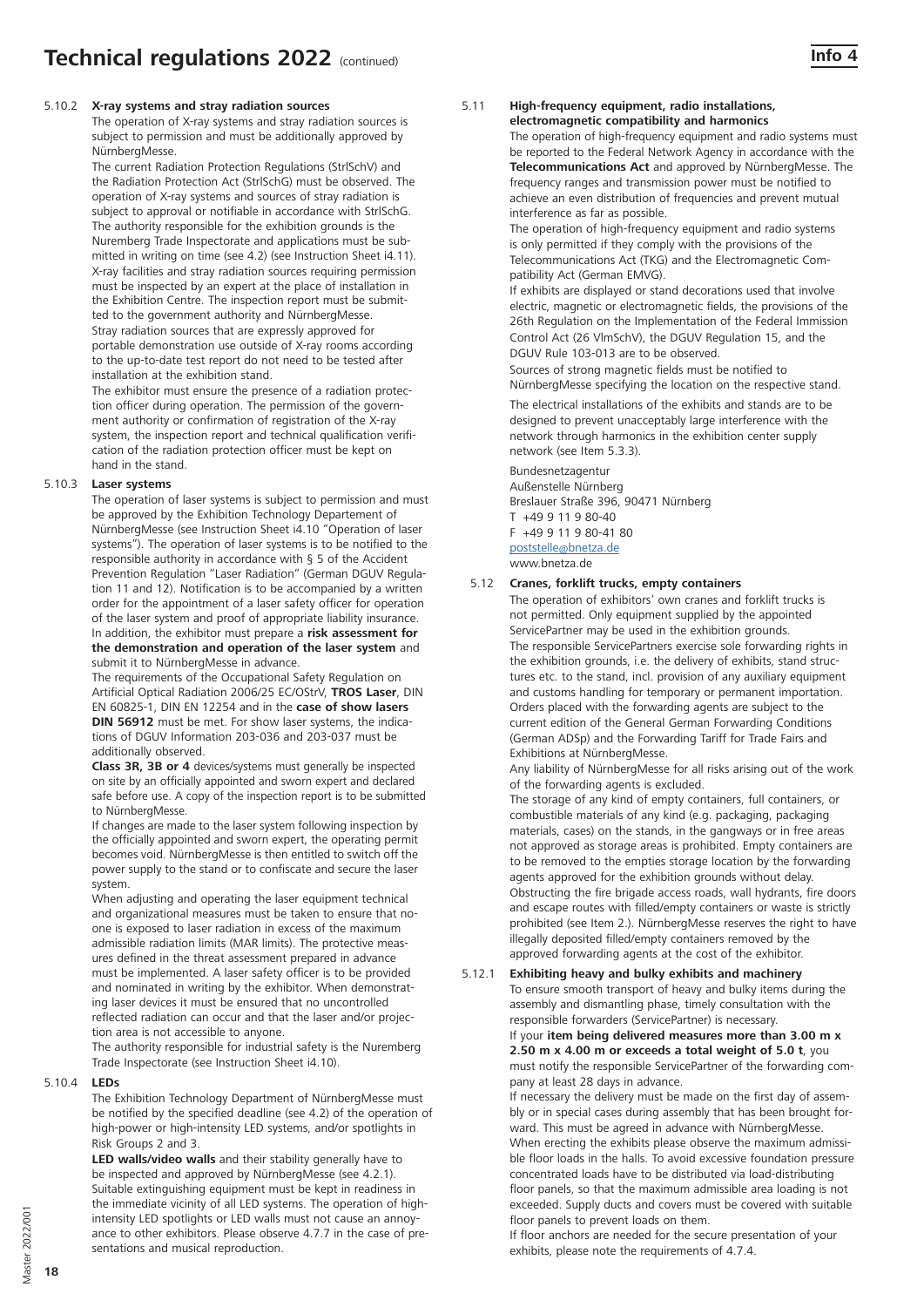5.12.2 **Exhibition and/or operation of cranes, lifting equipment, construction equipment and other equipment**  In general, all exhibits and devices are to be positioned in such a way that no extensions, booms or other movable components can protrude or swing out of the stand area. This also applies to the air space above the hall gangways and adjacent stands. All work equipment or construction equipment must have been recently inspected in accordance with the German Occupational Health and Safety Regulations (Betr-SichV) and no unsecured **loads** may be lifted **above persons**. Additional information regarding loads above persons at events can be found in the DGUV Information 215-313 "Loads above persons".

> In addition, technical or organizational measures must be taken to ensure that **no uncontrolled lowering of fixtures of the devices or loads** is possible in the event of failure of an hydraulic system or cable drive system. This can be done, for example, by blocking off the threat area or by using hose breakage protection or mechanical locking systems to support the hydraulic cylinder. The equipment may only be operated by trained personnel of the exhibitor. The directives of DGUV Rule 100-500 "Operation of equipment" must be observed.

> If the exhibited devices or equipment are equipped with an internal combustion engine or an alternative drive system (e.g. electric/ hybrid drive, gas drive, fuel cells), the rules set out in Item 4.4.1.2 must be observed without exception.

> In positioning the equipment, due consideration must be given to the maximum permission floor loading of the hall. Supply ducts and shaft covers must be covered over with appropriate base plates to avoid any loads on these spots.

The exhibitor is responsible and bears the burden of proof for stand safety and the safe operation of all exhibits.

In justified cases, NürnbergMesse reserves the right to have a capable person perform an on-site inspection at the exhibitor's expense.

#### 5.13 **Musical reproduction**

According to the legal provisions (§ 15 Copyright Act, **German UrhG**), permission is required from the Society for Musical Performance and Mechanical Reproduction Rights (German GEMA) for any form of musical reproduction. Unregistered musical reproduction can lead to

claims for damages from GEMA under (§ 97 Copyright Act, **German UrhG**). Applications and inquiries are to be sent to: **GEMA**

KundenCenter 11506 Berlin T +49 3 05 88 58-9 99

kontakt@gema.de

# www.gema.de

Acoustic and visual demonstrations also require approval by NürnbergMesse. Approval is granted on condition that the loudness at the edge of the stand during operation of the system does not exceed 70 dB(A) and the measures to prevent the risk of hearing loss of the audience according to DIN 15905 (Part 5) are observed. Furthermore, it must be demonstrated here that there is enough room for spectators on the stand surface. It must be ensured that the demonstrations/advertising measures do not cause any blockages, interference or congestion in the passageways. The demonstrations must not have any adverse impact on neighbouring stands and other exhibitors and any health hazard/risk of hearing loss for visitors or employees must be ruled out.

In the event of repeated failure to comply with these rules, the power supply to the exhibitor's stand can be interrupted without regard to the associated effects of the power failure. The exhibitor shall not be entitled to claim for direct or indirect damage caused by the interruption of the power supply. It is the responsibility of the exhibitor to provide evidence of compliance with the regulations.

# 5.14 **Beverage dispensing systems**

Beverage dispensing systems on the stand are to be installed and operated in accordance with the Operating Safety Regulations, DGUV Rule 100-007 and DIN 6650-6.

Compliance with technical and food hygiene requirements must be demonstrated by the exhibitor and may be checked by the Public Order Office. This results in a documentation obligation regarding the exhibitor's aforementioned duty of monitoring and care to ensure compliance with technical and food hygiene requirements of the entire system.

Furthermore, food hygiene regulation No. 852/2004 dated 29 April 2004 of the European Parliament and Council will apply. Notice of the use of pressurized gas containers must be submitted to NürnbergMesse using Form P2 (see 5.7).

#### 5.15 **Handling foods**

The serving of samples for immediate consumption and the sale of food and drinks on the stand must conform to the currently valid statutory regulations and the current standards, especially the Food Hygiene Regulations (**LMHV**; Directive (EU) No. 852/2004) and the Food Information Regulations (**LMIV**; Directive (EU) No. 1169/2011). For further information please contact

Stadt Nürnberg

Ordnungsamt Abteilung Lebensmittelüberwachung Innerer Laufer Platz 3, 90403 Nürnberg

T +49 9 11 2 31-25 24 F +49 9 11 2 31-30 70

# lebensmittelueberwachung@stadt.nuernberg.de

www.ordnungsamt.nuernberg.de

Over-the-counter sales of food and drinks (including bar sales) at the event itself are not permitted.

#### 5.15.1 **Requirements to be met by stand/kitchen facilities**

The kitchen facilities absolutely must comply with the following requirements:

- Hand-washing facility with running hot and cold water with liquid soap and disposable hand towels must be provided.
- Crockery and glasses must be washed with running hot and cold water and/or a dishwasher is to be provided.
- Smear-resistant floor coverings, washable wall coverings and storage areas are to be provided in food preparation and storage areas.
- The floors in the work area must be non-slip, flat and impermeable to liquids.
- Effective spittle/sneeze guards must be installed in the food service area.
- Functioning cooling equipment for perishable food
- Install effective exhaust air systems or extractor hoods with active charcoal filters if vapors or odours can be expected when food is being prepared or kept warm.
- Provide suitable number of portable fire extinguishers (to EN3, foam extinguishers or extinguishers for cooking oils and fats).At least one cooking oil/fat fire extinguisher and fire blanket for each cooking area (fire classification F to DIN EN2).

# 5.15.2 **Cooking appliances and food preparation processes**

Cooking equipment (e.g. deep fat fryers, fryers, large frying pans etc.) may only be electric and must be operated under supervision in the halls following notification to NürnbergMesse. At the end of each day of the event the appliances must be

switched off at the mains. The mains switch must be clearly marked EMERGENCY OFF switch.

Cooking appliances and equipment must not be installed in traffic routes at the stand directly next to hall gangways. **A minimum distance of 1.5 m** is to be observed.

**Deep fat fryers** or similar equipment must not be used in the top storey of multi-storey stands. For fire safety reasons when using deep fat fryers a non-flammable canopy must be provided so that in the event of a hot grease fire there is no effect on the hall sprinkler system.

The maximum filling level is 40 l (filling level of adjacent appliances to be added up). If the maximum level is going to be exceeded this must be discussed with NürnbergMesse beforehand.

When using pressure cookers, hot air convection ovens or similar appliances using **steam**, such as combination steamers or convection ovens, a suitable air extractor and/or condensation hood must be provided above the appliance. Alternatively, appliances with integrated extraction systems may be used. In general it must be ensured that no hot steam, vapors or fumes can escape into the hall. In other respects the provisions of DGUV Regulations 110-002 are to be observed.

In covered areas of multi-storey stands fitted with a temporary sprinkler system, smoke or differential heat detectors, the use of the appliances described above must be agreed with NürnbergMesse beforehand (4.2). The costs associated with all false alarms caused by the handling of cooking appliances will be billed to the perpetrator.